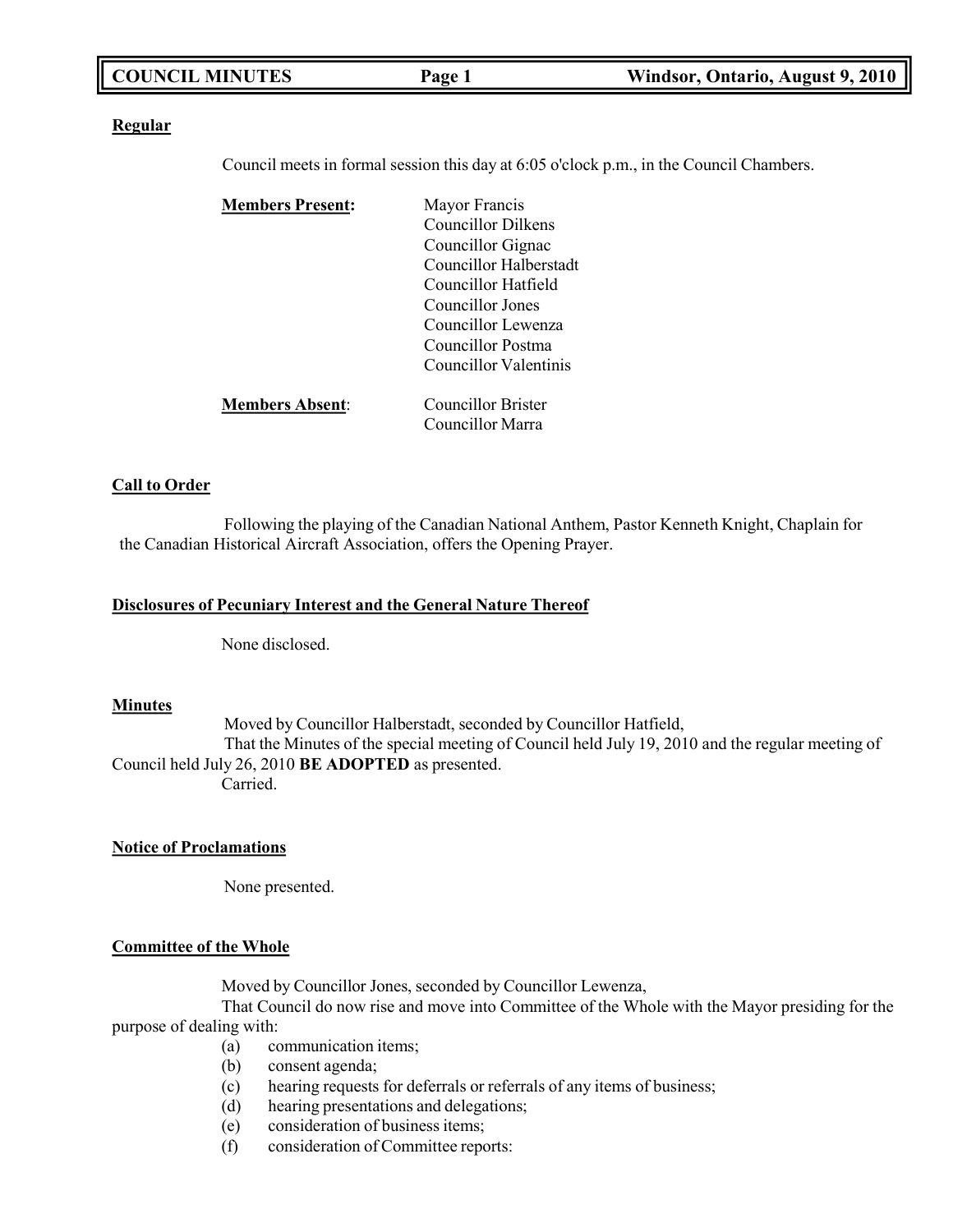# **COUNCIL MINUTES Page 2 August 9, 2010**

- (i) **Report of Special In-Camera Meeting or other Committee as may be held prior to Council** (if scheduled);
- (ii) **Report of Special In-Camera Meeting** held June 24, 2010; and
- (iii) **Report No. 85 of the Windsor Accessibility Advisory Committee** of its meeting held June 22, 2010.
- (g) consideration of by-laws 100-2010 and 124-2010 through 128-2010 (inclusive). Carried.

## **Communications**

Moved by Councillor Hatfield, seconded by Councillor Postma,

**M221–2010** That the following Communication Items 1 to 11, 14 to 15, 18, 21 to 25 and 27 to 33 inclusive, as set forth in the Council Agenda **BE REFERRED** as noted except Communication No. 16, 17 and 26 which are dealt with at the request for deferrals stage, and Communication No. 12, 13, 19 and 20 which are dealt with as follows:

## **Communication No. 12:**

Moved by Councillor Valentinis, seconded by Councillor Jones,

**M222-2010** That the correspondence from A. Aziz Chowdhury dated July 28, 2010 **BE RECEIVED**, and further, that Administration **BE DIRECTED** to remove the sign that is blocking the front of the Bangladesh Peace Clock on Ouellette Avenue.

> Carried. Councillors Gignac and Postma voting nay.

**MH/9899**

## **Communication No. 13:**

Moved by Councillor Gignac, seconded by Councillor Halberstadt,

**M223-2010** That the ERCA reports entitled "Point Pelee Peninsula Eastern Shoreline Erosion Mitigation Study" and the "Colchester to Southeast Shoal Beach Nourishment Study" **BE RECEIVED**, and further, that these BE REFERRED to the Chief Financial Officer and City Treasurer for a report on the financial impact of these reports.

Carried.

### **GCE2010**

## **Communication No. 19:**

Moved by Councillor Lewenza, seconded by Councillor Halberstadt,

**M238-2010** That the report of the Chief Administrative Officer dated July 20, 2010 entitled "Request for Preliminary Findings of Water Management Governance and Organizational Review SDR Project" **BE RECEIVED** for information, and further, that members of Council **BE AFFORDED THE OPPORTUNITY** to attend any future working group meetings on this matter.

Carried.

Councillor Gignac voting nay.

**GM/10567**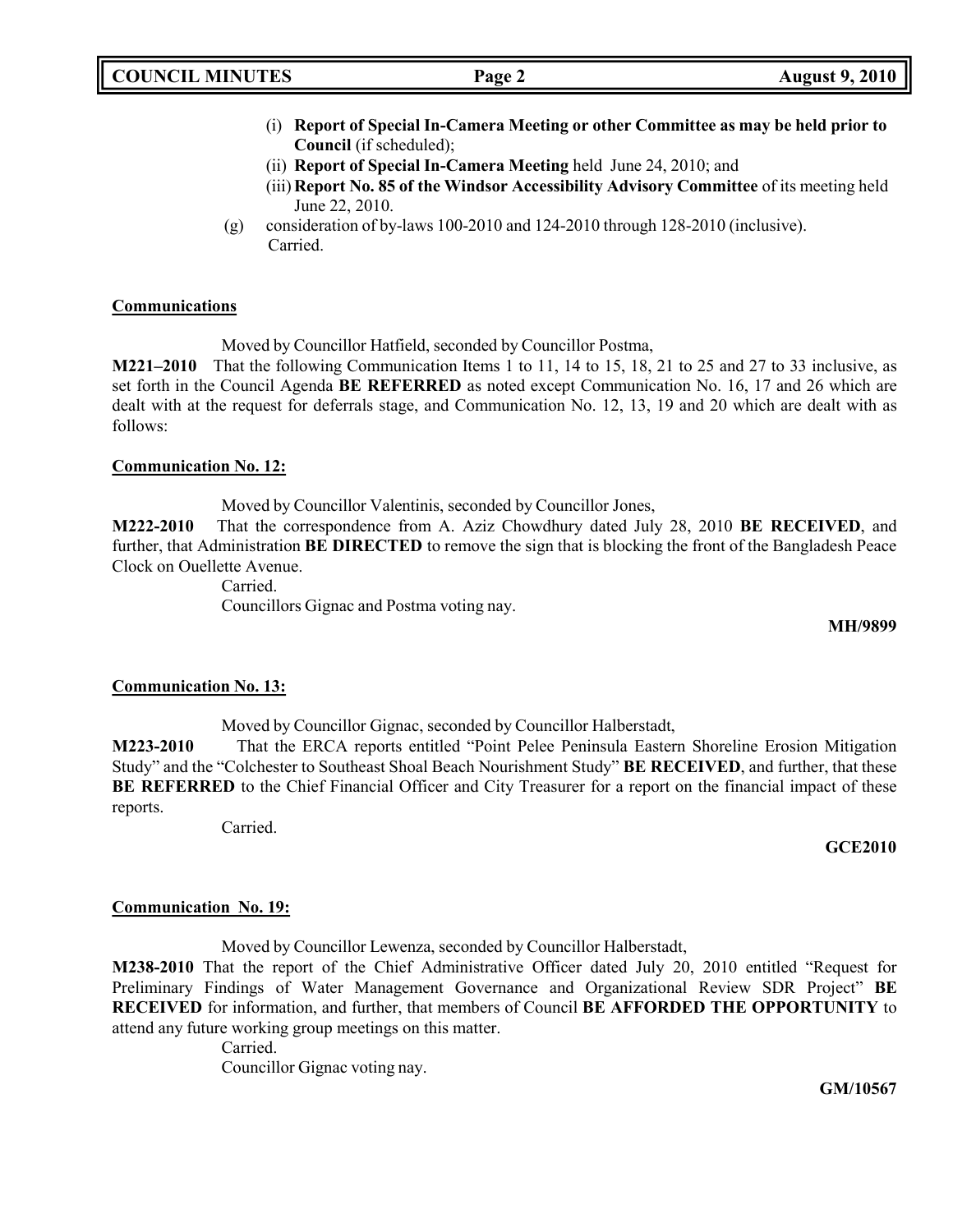## **Communication No. 20:**

Moved by Councillor Gignac, seconded by Councillor Lewenza,

**M239-2010** That the report of the City Planner dated July 26, 2010 entitled "CQ79-2009 – Policy for Riverfront Property Acquisition" **BE RECEIVED**, and further, that Administration **BE DIRECTED** to commence the process for a policy amendment to the City's Official Plan in order to have a policy for acquiring riverfront parkland formalized in the Official Plan.

| <b>Item</b>    | From                                                         | <b>Description</b>                                                                                                                                                                                                                                                       |
|----------------|--------------------------------------------------------------|--------------------------------------------------------------------------------------------------------------------------------------------------------------------------------------------------------------------------------------------------------------------------|
| $\mathbf{1}$   | Ministry of Community<br>Safety and Correctional<br>Services | Appointment as Fire Co-ordinator<br><b>City Solicitor</b><br>Fire Chief<br>Note & File<br><b>SF2010</b>                                                                                                                                                                  |
| $\overline{2}$ | Ministry of<br>Transportation                                | Ministry of Transportation Owned Properties Building Demolitions<br><b>Chief Building Official</b><br>Note & File<br><b>SB2010</b>                                                                                                                                       |
| $\overline{3}$ | Federation of Canadian<br>Municipalities (FCM)               | Municipal Partners for Economic Development (MPED)<br>Note & File<br><b>MMF2010</b>                                                                                                                                                                                      |
| $\overline{4}$ | Association of<br>Municipalities of Ontario<br>(AMO)         | Ontario's Environmental Commissioner Delivers Straight Talk on Waste<br>Diversion<br><b>City Engineer</b><br><b>Executive Director of Operations</b><br><b>Manager of Environmental Services</b><br>Note & File<br>EI2010                                                |
| 5              | Association of<br>Municipalities of Ontario<br>(AMO)         | Report of the Secretary-Treasurer on Nominations to the 2010-2012<br><b>AMO</b> Board of Directors<br>Note & File<br><b>MMA2010</b>                                                                                                                                      |
| 6              | Association of<br>Municipalities of Ontario<br>(AMO)         | All Categories Very Close in Final Week of Power Pledge Campaign<br><b>City Engineer</b><br><b>Manager of Environmental Services</b><br><b>Manager of Real Property Asset Planning</b><br><b>Marketing &amp; Communications Officer</b><br>Note & File<br><b>MMA2010</b> |
| $\overline{7}$ | Citizenship and<br>Immigration Canada                        | Inter-Action: Canada's New Multiculturalism Grants and Contributions<br>Program - Updated Objectives, Funding Guidelines and Processes<br><b>Executive Director of Recreation &amp; Culture</b><br><b>Diversity Committee</b><br>Note & File<br>GP2010                   |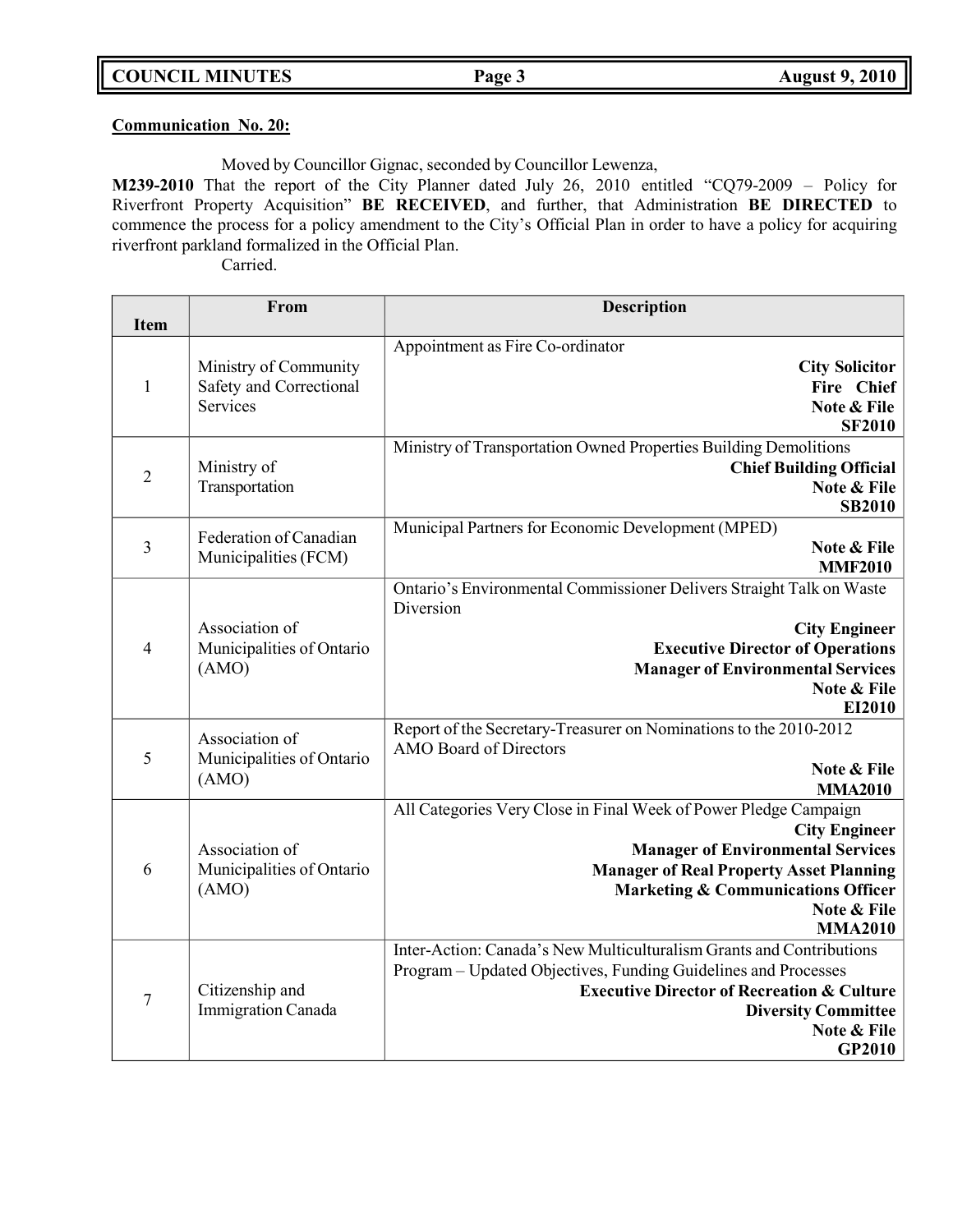## **COUNCIL MINUTES Page 4 August 9, 2010**

|              |                                                                | Ontario Municipal Board Hearing Adjournment                                                                                                                                                                                                                                 |
|--------------|----------------------------------------------------------------|-----------------------------------------------------------------------------------------------------------------------------------------------------------------------------------------------------------------------------------------------------------------------------|
| $\,8\,$      | Environment and Land<br>Tribunals Ontario                      | <b>City Planner</b><br><b>City Solicitor</b><br><b>Chief Building Official</b><br><b>Zoning Clerk</b><br>Note & File<br>Z/8581                                                                                                                                              |
| $\mathbf{9}$ | Town of Tecumseh<br>Committee of Adjustment                    | Notice of Public Hearing of Application for Minor Variance<br><b>City Planner</b><br><b>City Solicitor</b><br><b>Chief Building Official</b><br><b>Zoning Clerk</b><br>Note & File<br>ZC2010                                                                                |
| 10           | The Corporation of the<br>Municipality of<br>Leamington        | Letter of Thanks Regarding City of Windsor's Assistance in the<br>Aftermath of the Recent Tornado<br>Note & File<br><b>APR2010</b>                                                                                                                                          |
| 11           | The Regional<br>Municipality of Halton                         | Request to the Province to Cover All Appeal Costs to the Ontario<br>Municipal Board for Growth Plan Conformity Exercises<br>Note & File<br><b>GM2010</b>                                                                                                                    |
| 12           | A. Aziz Chowdhury                                              | Request to Remove a Sign Blocking the Bangladesh Peace Clock<br><b>City Solicitor</b><br><b>City Planner</b><br><b>City Engineer</b><br><b>COUNCIL DIRECTION REQUESTED</b><br>MH/9899                                                                                       |
| 13           | <b>Essex Region</b><br><b>Conservation Authority</b><br>(ERCA) | Copies of Requested ERCA Reports for City of Windsor Administration<br>(Reports <i>enclosed</i> for Mayor and Council Only)<br>Note & File<br><b>GCE2010</b>                                                                                                                |
| 14           | Drinking Water Source<br>Protection                            | Funding is Now Available - Cost Sharing Grants to Property Owners<br>Under the Ontario Drinking Water Stewardship Program (ODWSP)<br><b>City Engineer</b><br><b>Executive Director of Operations</b><br><b>Windsor Utilities Commission</b><br>Note & File<br><b>EW2010</b> |
| 15           | Stantec Consulting Ltd.                                        | Town of Amherstburg Water (Distribution) Master Plan and Water<br>Tower Class Environmental Assessment - Final Report<br><b>City Engineer</b><br><b>Executive Director of Operations</b><br>Note & File<br>EI2010                                                           |
| 16           | R.J. Williams, Hospitality<br><b>Resource Panel</b>            | City of Windsor Patio Agreement Application Procedures<br><b>COUNCIL DIRECTION REQUESTED</b><br><b>Chief Building Official</b><br><b>Licence Commissioner</b><br><b>City Planner</b><br><b>MI2010</b>                                                                       |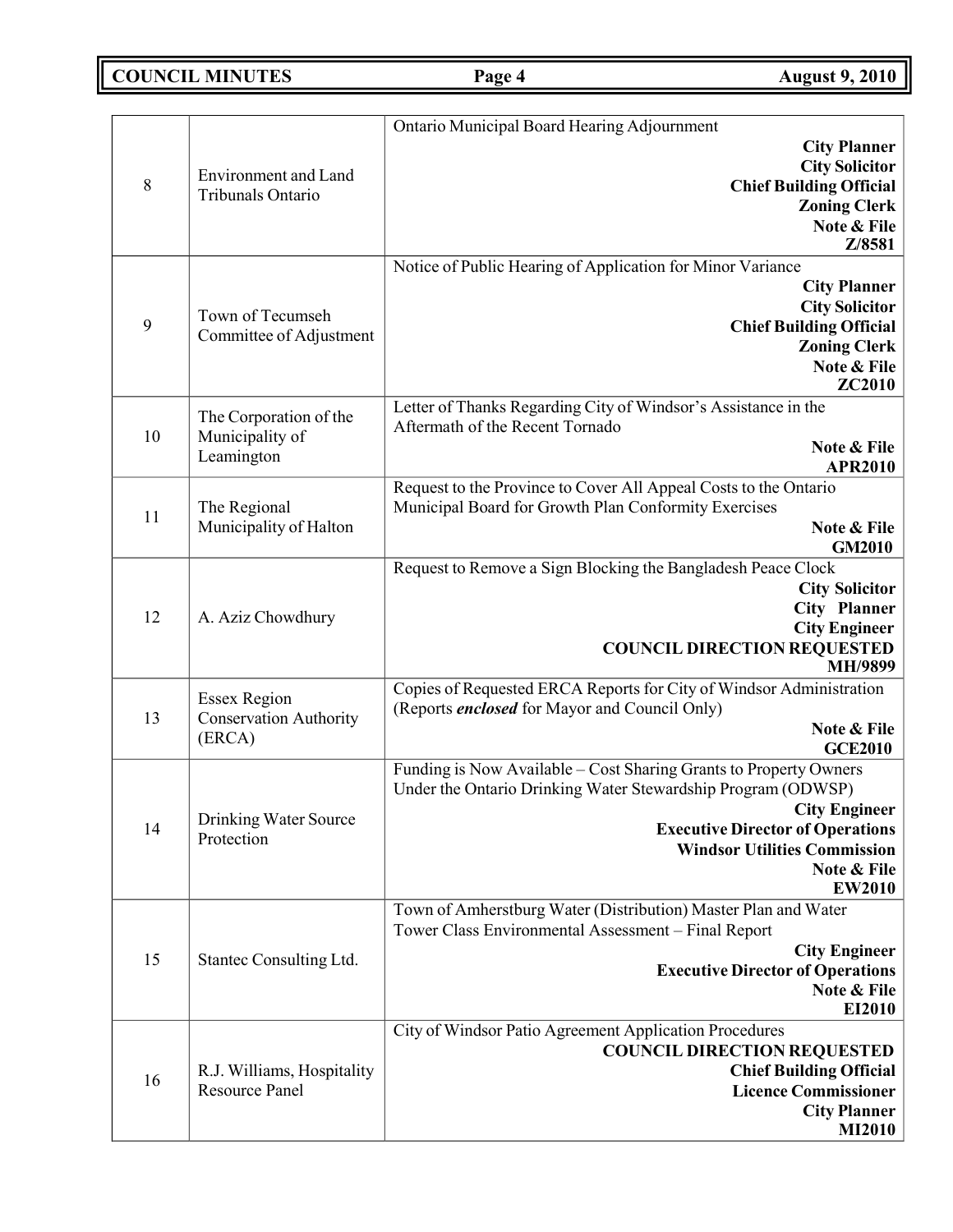**COUNCIL MINUTES Page 5 August 9, 2010**

| 17 | McKenzie Lake Lawyers<br><b>LLP</b>                           | Boardwalk REIT Properties Holdings Ltd. - Condominium Conversions<br><b>COUNCIL DIRECTION REQUESTED</b><br><b>City Planner</b><br><b>City Solicitor</b><br>ZP/9530                                                                                   |
|----|---------------------------------------------------------------|------------------------------------------------------------------------------------------------------------------------------------------------------------------------------------------------------------------------------------------------------|
| 18 | Manager of Urban Design<br>/ Deputy City Planner              | Application of East Windsor Cogeneration LP for Site Plan Amendment<br>to permit painting of parking space lines, restoration of hedge and<br>seeding, addition and relocation of fencing, etc. located at 3000 Riverside<br>Dr. East<br>Note & File |
|    |                                                               | ZS/9973                                                                                                                                                                                                                                              |
| 19 | Office of the Chief<br>Administrative Officer                 | Request for Preliminary Findings of Water Management Governance and<br>Organizational Review SDR Project<br>Note & File                                                                                                                              |
|    |                                                               | GM/10567<br>CQ79-2009 – Policy For Riverfront Property Acquisitions                                                                                                                                                                                  |
| 20 | City Planner                                                  | Note & File<br><b>APM2010</b>                                                                                                                                                                                                                        |
| 21 | City Planner                                                  | Response to CQ43-2010 – Operating Guidelines for BIA's<br>Note & File<br><b>SPL2010</b>                                                                                                                                                              |
| 22 | <b>Executive Director of</b><br><b>Recreation and Culture</b> | Results of RFP for Lakeview Park Marina<br>Note & File<br><b>SR2010</b>                                                                                                                                                                              |
| 23 | <b>Community Development</b><br>& Health Commissioner         | Disposal of Material and Equipment - Municipal Child Care Centres<br>Note & File<br><b>SSC/6751</b>                                                                                                                                                  |
| 24 | City Engineer                                                 | Tender 64-10 - Gail Road / Somme Avenue - Somme Avenue to Head<br>Avenue / East of Chilver Avenue to Kildare Road Sewer and Pavement<br>Rehabilitation<br>Note & File                                                                                |
|    |                                                               | SW/10534<br>Tender 67-10: Aubin Road from CNR to Franklin Street Sewer,                                                                                                                                                                              |
| 25 | City Engineer                                                 | Watermain, and Pavement Rehabilitation<br>Note & File                                                                                                                                                                                                |
|    |                                                               | <b>SW2010</b><br>M313-2009 Clover Street Closure Petition                                                                                                                                                                                            |
| 26 | City Engineer                                                 | Note & File<br>ACO/10302                                                                                                                                                                                                                             |
| 27 | City Engineer                                                 | Award of Tender 39-10 - Clemenceau Boulevard from Rose Street to<br>Grand Boulevard - Sewer, Watermain, and Pavement Rehabilitation<br>Note & File<br>SW/10290                                                                                       |
| 28 | Executive Director of<br><b>Human Resources</b>               | Ministry of Labour Little River Pollution Control Plant Field Visit Report<br>Note & File<br>AS2010                                                                                                                                                  |
| 29 | <b>Windsor Bicycling</b><br>Commission                        | Minutes of meeting held July 13, 2010 ( <i>previously distributed</i> for<br>members of Council only) (copy available upon request)<br>Note & File<br><b>MB2010</b>                                                                                  |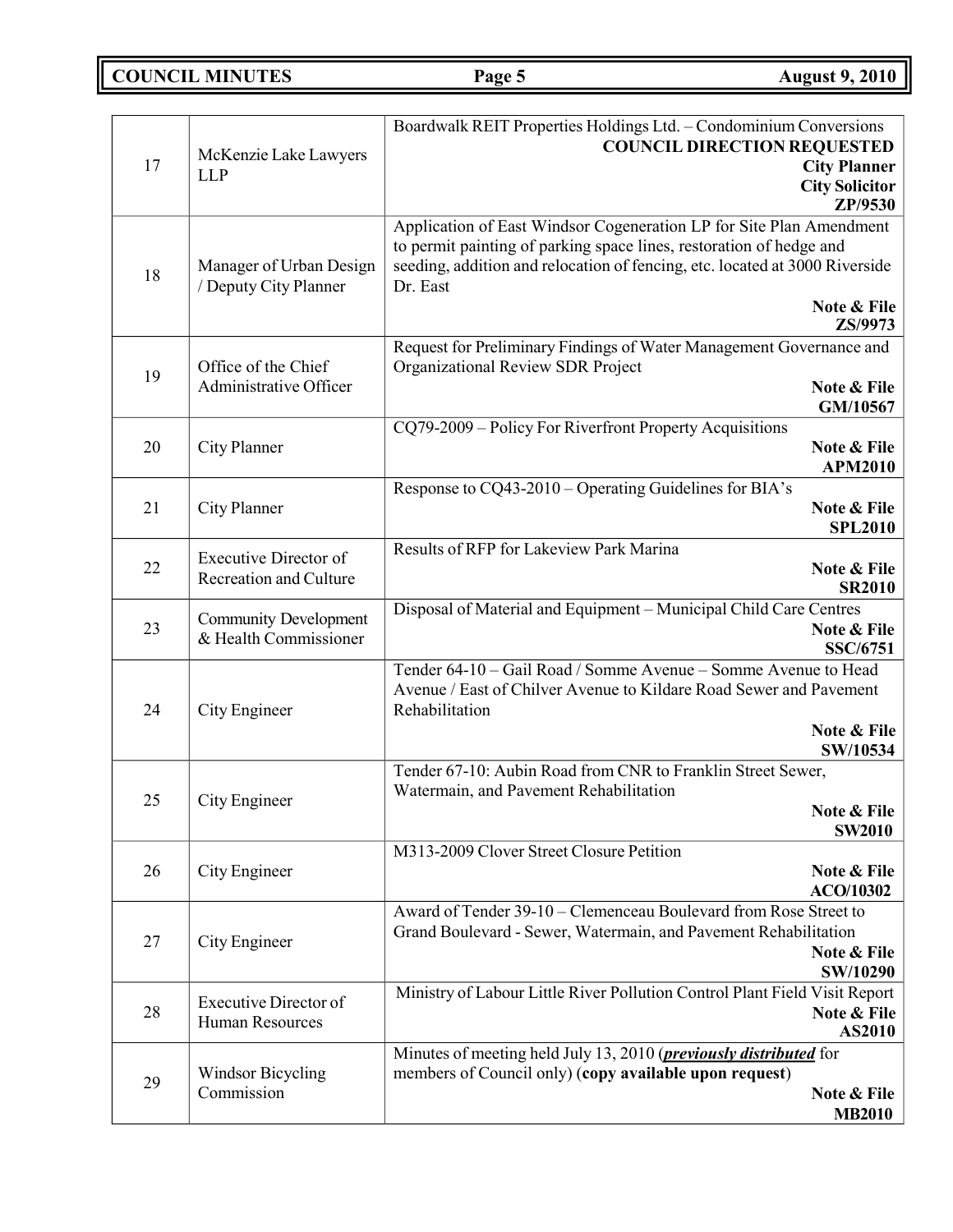**COUNCIL MINUTES Page 6 August 9, 2010**

| 30 | Diversity Committee:<br>One City, One People    | Minutes of meeting held July 15, 2010 ( <i>previously distributed</i> for<br>members of Council only) (copy available upon request)<br>Note & File<br><b>MB2010</b> |
|----|-------------------------------------------------|---------------------------------------------------------------------------------------------------------------------------------------------------------------------|
| 31 | Housing Advisory<br>Committee                   | Minutes of meeting held June 30, 2010 ( <i>previously distributed</i> for<br>members of Council only) (copy available upon request)<br>Note & File<br><b>MB2010</b> |
| 32 | Committee to Review<br><b>Employee Benefits</b> | Minutes of meeting held July 21, 2010 ( <i>previously distributed</i> for<br>members of Council only) (copy available upon request)<br>Note & File<br><b>MB2010</b> |
| 33 | Windsor Heritage<br>Committee                   | Minutes of meeting held July 14, 2010 ( <i>previously distributed</i> for<br>members of Council only) (copy available upon request)<br>Note & File<br><b>MB2010</b> |

Carried.

## **Consent Agenda**

Moved by Councillor Valentinis, seconded by Councillor Postma,

That the following Consent Agenda and the recommendations contained in the administrative reports **BE APPROVED** as amended:

- Item 1 Letter of Credit Pepsi Bottling Group (Canada), Co.
- Item 2 Residential Rehabilitation Assistance Program (RRAP) 2010/2011 Budget Allocation Agency Agreement
- Item 3 Part Lot Control Exemption Request Olivia Construction Homes Inc., Lots 694-696, inclusive, and part of closed alley, Registered Plan 883, now designated as Parts 49, 50, 104 and 105 in Reference Plan 12R- 21561 west side of St. Patrick's Avenue, south of Ojibway Street
- Item 4 Part Lot Control Exemption Request South Windsor Properties Inc., Lots 1301-1305, inclusive, Part Lot 1306 and part of closed alley, Registered Plan 1023, now designated as Parts 1 to 8, all inclusive in Reference Plan 12R-24407, east side of California Avenue, south of Norfolk Street
- Item 5 Request by the Rotary Club of Windsor (1918) for Temporary Signage at the Children's Safety Village, south of 7515 Forest Glade Drive
- Item 6 Request for Draft Plan Extension, Sixth Concession Development Limited
- Item 7 Extension of Tree Removal Contract (Tender 46-09) for an additional 1 year term
- Item 9 Provincial Road / Cabana Road East Intersection Improvements, Retain a Consultant
- Item 10 McHugh Street East of Lauzon Road and South of Little River Acres, Temporary Unregistered Easements and Permanent Easements along McHugh Street to Union Gas
- Item 12 McNorton Street Multi-use Trail North side of McNorton Street from Radcliff Avenue to East City Limits – CR395/2009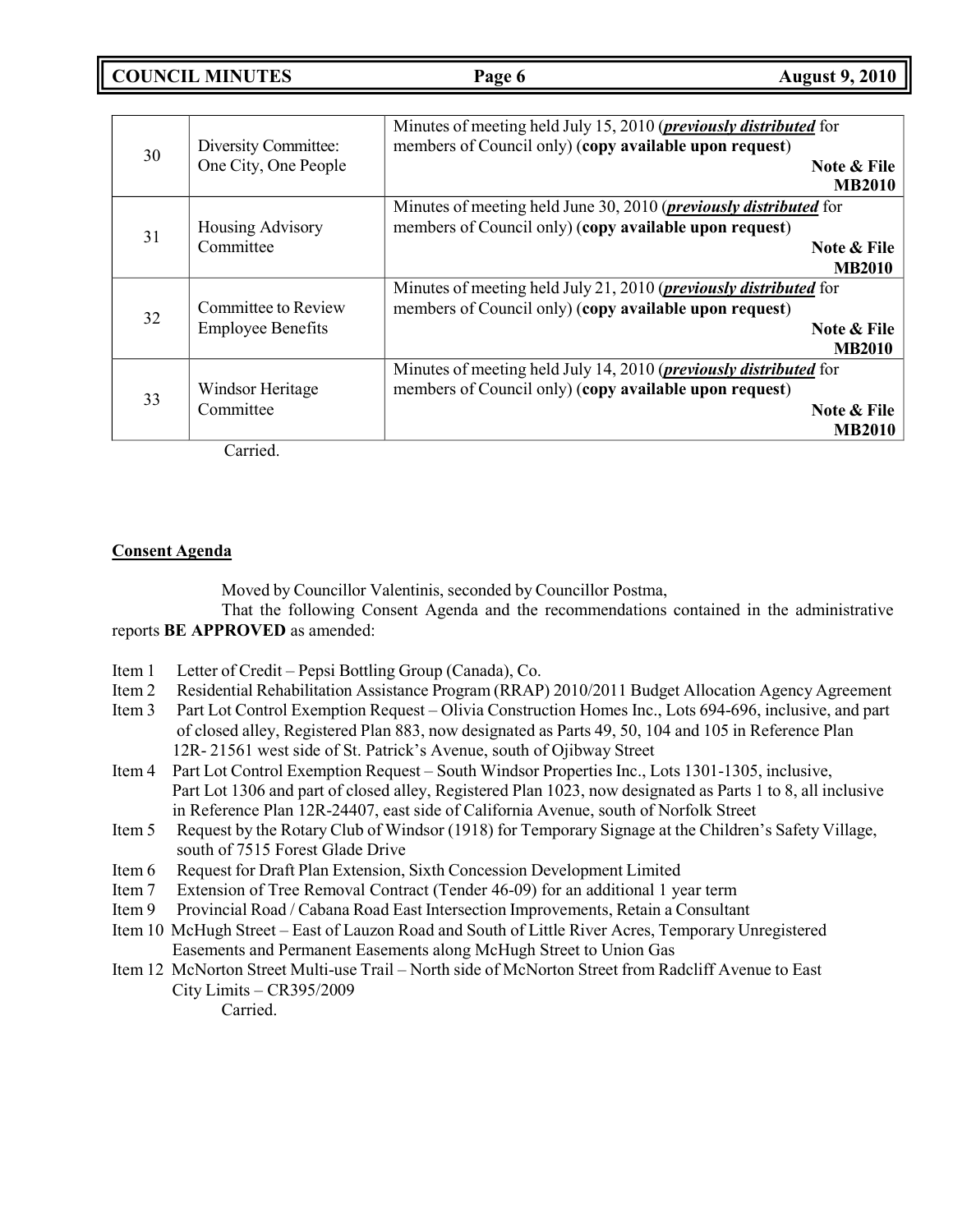## **COUNCIL MINUTES Page 7 August 9, 2010**

## **Deferrals and/or Referrals and Withdrawals**

### **Communication No. 16:**

Moved by Councillor Valentinis, seconded by Councillor Postma,

**M224-2010** That the correspondence from R.J. (Bob) Williams – Coordinator, Hospitality Resource Panel, dated August 6, 2010 respecting the request for a "temporary reprieve from encroachment bylaws for food service, tobacco licensed, non-liquor licensed establishments with a maximum of two tables and a capacity of eight persons", **BE REFERRED** to the City Planner to allow for an administrative report providing an interim update on this matter for the August 23, 2010 meeting of Council, and to allow for delegations. Carried.

**MI2010**

## **Communication No. 17:**

Moved by Councillor Hatfield, seconded by Councillor Lewenza, **M225-2010** That the correspondence from Holden Rhodes dated July 30, 2010 respecting "Boardwalk REIT Properties Holdings Ltd. – Condominium Conversions" **BE REFERRED** to the City Planner for the preparation of an administrative report on this matter for the August 23, 2010 meeting of Council, and to allow for delegations. Carried.

**ZP/9530**

### **Communication No. 26:**

Moved by Councillor Hatfield, seconded by Councillor Gignac, **M226-2010** That the report of the City Engineer dated July 23, 2010 entitled "M313-2009 Clover Street Closure Petition" **BE DEFERRED** to the August 23, 2010 meeting of Council, to allow for delegations on this matter as a regular agenda item. Carried.

#### **ACO/10302**

### **Item 11 – Installation of Photovoltaic (PV) Rooftop System**

At the request of Council this matter is being deferred to the August 23, 2010 meeting of Council to allow for consultation with Enwin.

### **Presentations & Delegations:**

## **PRESENTATIONS:**

## **Windsor Chief of Police Gary Smith; and Deputy Chief – Administration, Al Frederick**

Windsor Chief of Police Gary Smith; and Deputy Chief – Administration, Al Frederick, appear before Council to present and give an overview of the Windsor Police Service's 2009 Annual Report and the 2010- 2012 Business Plan.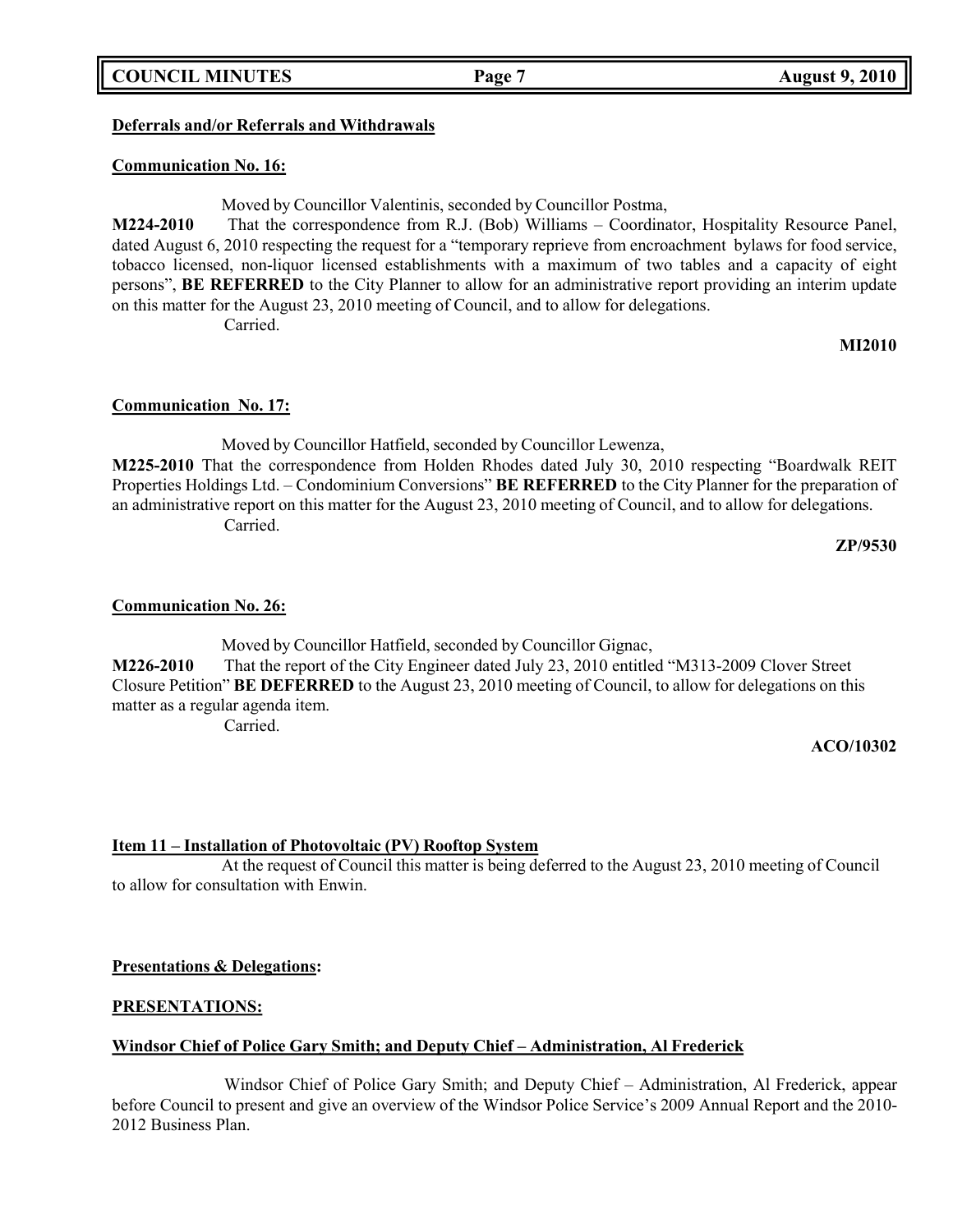| <b>COUNCIL MINUTES</b><br><b>August 9, 2010</b><br>Page 8 |  |
|-----------------------------------------------------------|--|
|-----------------------------------------------------------|--|

Moved by Councillor Lewenza, seconded by Councillor Gignac,

**M227-2010** That the presentation by Windsor Chief of Police Gary Smith; and Deputy Chief – Administration, Al Frederick on August 9, 2010 respecting "Windsor Police Services 2010-2012 Business Plan and 2009 Annual Report" **BE RECEIVED** for information.

Carried.

## **Mayor's Youth Advisory Committee (MYAC) – 2009/2010 Accomplishments and Announcement regarding the Youth Plan Application**

## **Denny Timm and Jennifer Luu, Co-Chairs of MYAC**

Denny Timm and Jennifer Luu, Co-Chairs of the Mayor's Youth Advisory Committee (MYAC), appear before Council to provide a brief overview of the Committee's 2009/2010 accomplishments, providing a historical overview of the committee, the current situation, community events that they have been involved with, the awards and recognition bestowed onto the committee and its members, as well additional initiatives such as committing \$1,000 towards the repainting of Atkinson Skateboard Park, as well as a preview of future goals that the committees wishes to pursue, and concludes by advising that the committee's "Youth Plan" application was successful in that Windsor was recognized as a youth friendly community and the only gold status city in Ontario for 2009 due to the fact that Windsor met 14 out of 16 criteria, and advise Council that Windsor will be formally recognized at Queen's Park on October 4, 2010.

Moved by Councillor Dilkens, seconded by Councillor Gignac,

**M228-2010** That the presentation by Denny Timm and Jennifer Luu, Co-Chairs of the Mayor's Youth Advisory Committee (MYAC) on August 9, 2010 respecting "2009/2010 accomplishments and announcement regarding the Youth Plan Application" **BE RECEIVED**.

Carried.

## **DELEGATIONS**

## **1509/1511 Elsmere Tree Concerns**

## **Robert Drescher, Applicant**

Robert Drescher, Applicant, appears before Council to speak to the importance of removing hazardous trees that can cause injuries or damage to property and that silver maple trees are easily knocked over by thunderstorms, and concludes by stating that there is a dangerous tree in front of 1509 and 1511 Elsmere and which is twice the size of the homes, putting to risk both their property and safety and should therefore be cut down by the city immediately.

### **MH/9899** 8

(For final disposition of this matter, see Clause **CR300/2010** in Schedule "A" attached hereto.)

## **Regular Business Items (for final disposition of these matters see Schedule "A" attached)**

None.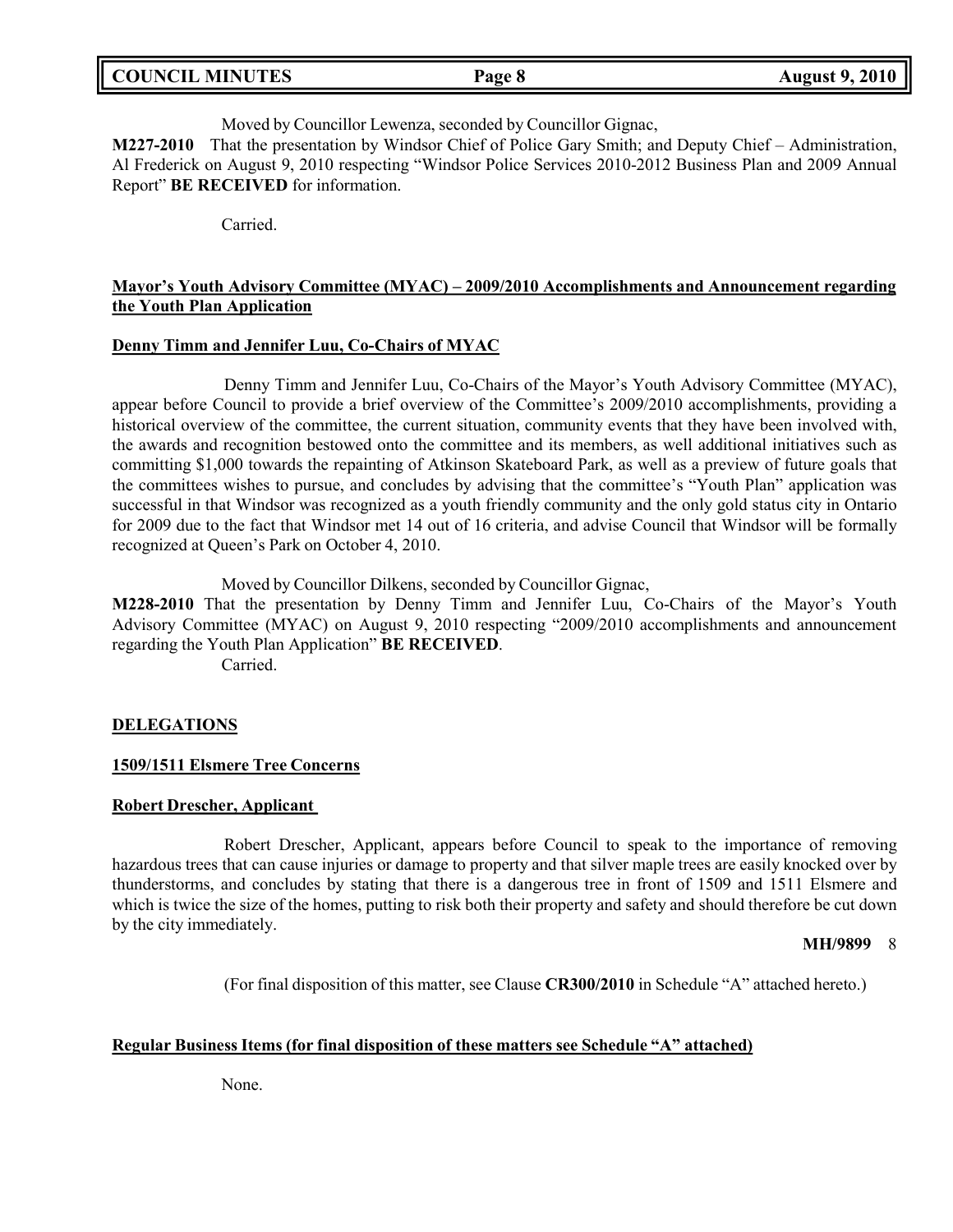#### **Consideration of Committee Reports**

| M229-2010                  | Moved by Councillor Halberstadt, seconded by Councillor Hatfield,<br>That the Report of the special In-camera meeting held August 9, 2010, BE ADOPTED                                                             |                     |
|----------------------------|-------------------------------------------------------------------------------------------------------------------------------------------------------------------------------------------------------------------|---------------------|
| as presented.              | Carried.                                                                                                                                                                                                          | ACO <sub>2010</sub> |
| M230-2010<br>as presented. | Moved by Councillor Halberstadt, seconded by Councillor Hatfield,<br>That the Report of the Special In-Camera meeting held June 24, 2010 BE ADOPTED                                                               |                     |
|                            | Carried.                                                                                                                                                                                                          | MB2010              |
| M233-2010                  | Moved by Councillor Halberstadt, seconded by Councillor Hatfield,<br>That Report No. 85 of the Windsor Accessibility Advisory Committee of its meeting held<br>June 22, 2010 BE ADOPTED as presented.<br>Carried. |                     |
|                            |                                                                                                                                                                                                                   | MB2010              |

**Page 9 August 9, 2010** 

### **By-laws**

Moved by Councillor Jones, seconded by Councillor Lewenza, That the following By-laws No. 100-2010 and 124-2010 through 128-2010 (inclusive), be introduced and read a first and second time:

- 100-2010 "A BY-LAW TO CLOSE, STOP UP AND CONVEY THE 3.65 METRE (12 FOOT) WIDE NORTHERLY AND SOUTHERLY PORTIONS OF CLEARY STREET, EASTERLY FROM GLENWOOD AVENUE, CITY OF WINDSOR"
- 124-2010 "A BY-LAW TO PROVIDE THAT PART-LOT CONTROL SHALL NOT APPLY TO CERTAIN LAND THAT IS WITHIN REGISTERED PLAN 883, IN THE CITY OF WINDSOR"
- 125-2010 "A BY-LAW TO PROVIDE THAT PART-LOT CONTROL SHALL NOT APPLY TO CERTAIN LAND THAT IS WITHIN REGISTERED PLAN 1023, IN THE CITY OF WINDSOR"
- 126-2010 "A BY-LAW TO FURTHER AMEND BY-LAW NUMBER 8600 CITED AS THE "WINDSOR CORE AREA ZONING BY-LAW"
- 127-2010 "A BY-LAW TO FURTHER AMEND ZONING BY-LAW NUMBER 8600"
- 128-2010 "A BY-LAW TO CONFIRM THE PROCEEDINGS OF THE COUNCIL OF THE CORPORATION OF THE CITY OF WINDSOR AT ITS MEETING HELD ON THE NINTH DAY OF AUGUST, 2010"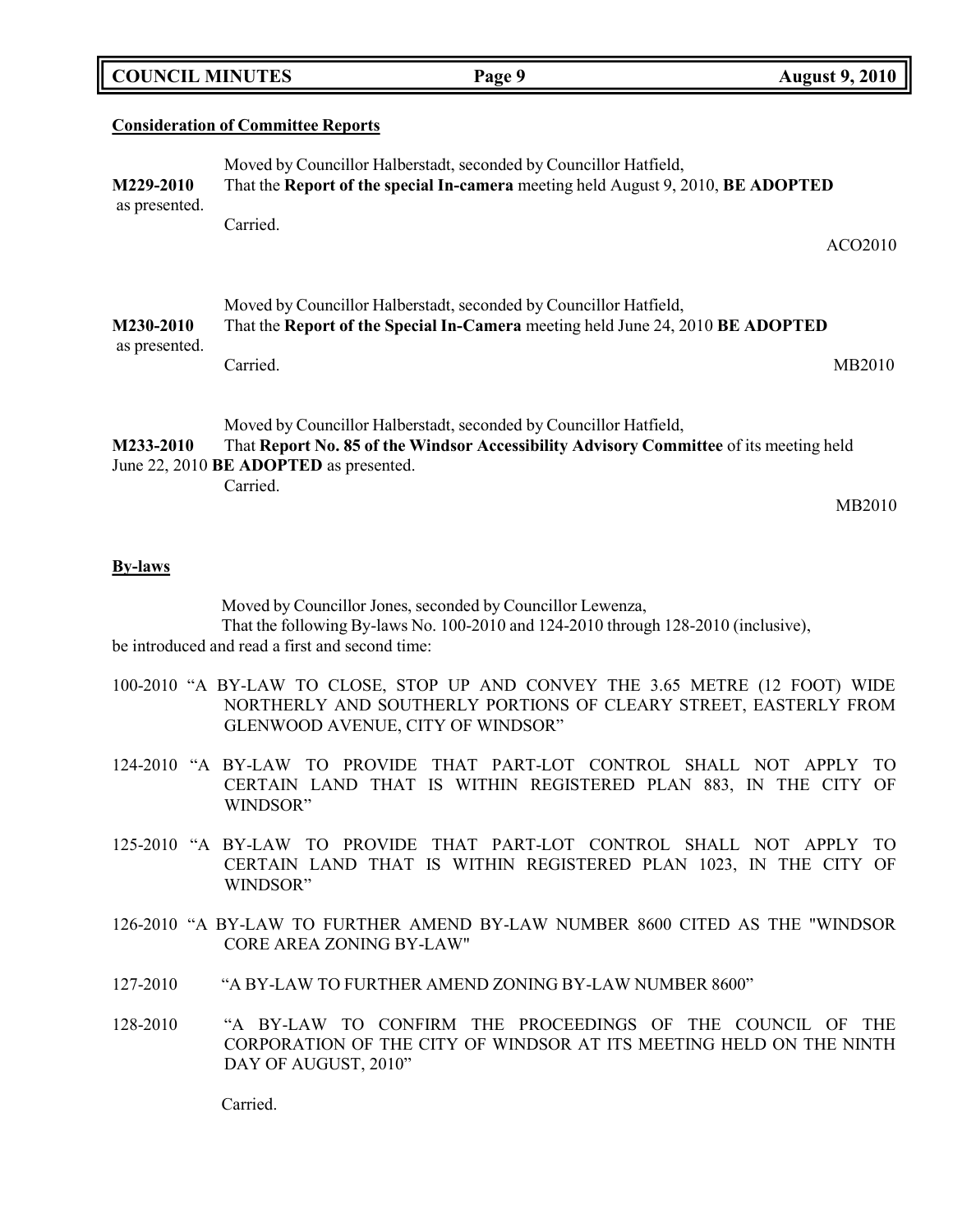Moved by Councillor Hatfield, seconded by Councillor Postma,

That the Committee of the Whole does now rise and report to Council respecting the business items considered by the Committee:

- **1) Communication Items (as amended)**
- **2) Consent Agenda (as amended)**
- **3) Items Deferred**
- **Items Referred**
- **4) Consideration of the Balance of Business Items (see Schedule "A")**
- **5) Committee Reports (as presented)**
- **6) By-laws given first and second readings (as presented)**

Carried.

## **Notices of Motion**

Moved by Councillor Dilkens, seconded by Councillor Postma,

**M231-2010** That Rule 13.9(a) of the Procedure By-law regarding business not already before Council **BE WAIVED** to permit the introduction of a motion for consideration by Mayor Francis without prior notice respecting the designation of the entire municipal boundary as a "Community Improvement Project Area". Carried.

Moved by Mayor Francis, seconded by Councillor Postma,

**M232-2010 WHEREAS** the Provincial Policy Statement requires that Planning Authorities promote economic development and competitiveness by providing for an appropriate mix and range of employment uses to meet long-term needs of the community and to provide opportunities to diversify the local economic base; and

**WHEREAS** Windsor's Community Strategic Plan (2006) includes an objective to "Grow Business" by cultivating a positive and diverse economic environment for business growth; and

**WHEREAS** the City of Windsor is committed to promoting economic development and competitiveness by encouraging the diversification of the city's economic base and the creation of jobs; and

**WHEREAS** Section 28(2) of the *Planning Act, R.S.O. 1990*, as amended, provides that where there is an official plan in effect in a local municipality that contains provisions relating to community improvement in the municipality, the council of the municipality may, by by-law, designate all or any part of an area covered by such an official plan as a community improvement project area; and

**WHEREAS** the Corporation has an Official Plan in effect which contains provisions relating to community improvement; and

**WHEREAS** it is deemed desirable to designate the entire City of Windsor as a community improvement project area and prepare a Community Improvement Plan for the purposes of diversifying the local economy and generating job creation;

**THEREFORE BE IT RESOLVED** that the City Planner be directed to prepare the necessary by-law to designate the entire municipal boundary a Community Improvement Project Area; and

**BE IT FURTHER RESOLVED** that the City Planner be directed to prepare a Community Improvement Plan for the purposes of diversifying the local economy and encouraging job creation. Carried.

SPL/10759

Moved by Councillor Valentinis, seconded by Councillor Lewenza,

**M234-2010** That Rule 13.9(a) of the Procedure By-law regarding business not already before Council **BE WAIVED** to permit the introduction of a motion for consideration regarding the rumours that both the Tourism and Economic Development offices are contemplating moving from the city centre.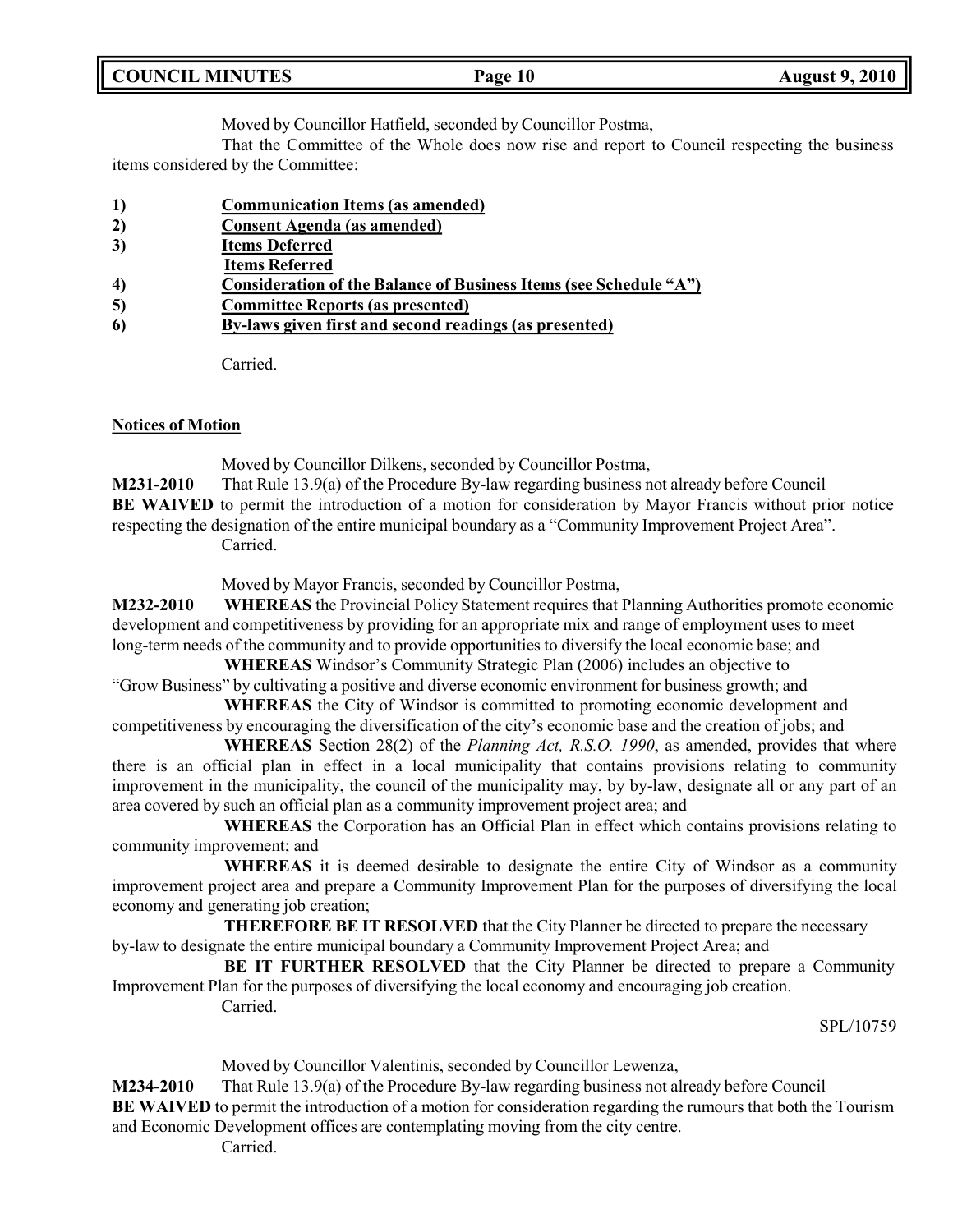| <b>COUNCIL MINUTES</b> | Page 11 | <b>August 9, 2010</b> |
|------------------------|---------|-----------------------|
|                        |         |                       |

Moved by Councillor Valentinis, seconded by Councillor Lewenza,

**M235-2010** That the City Clerk **BE DIRECTED** to send letters to Tourism Windsor Essex and Pelee Island, and the Windsor Essex Development Commission requesting an update report on their office locations and to address rumours that they are both contemplating moving from the City Centre, and what could be done to encourage them to remain as part of City Centre revitalization, and that they also **BE REQUESTED** to appear before Council to answer questions regarding their update report.

Carried.

MD/10090

## **Third Reading of By-laws**

Moved by Councillor Valentinis, seconded by Councillor Postma,

That the following By-laws No. 100-2010 and 124-2010 through 128-2010 (inclusive), having been read a first and second time be now read a third time and finally passed and that the Mayor and Clerk **BE AUTHORIZED** to sign and seal the same notwithstanding any contrary provision of the Council. Carried.

## **Petitions**

Moved by Councillor Dilkens, seconded by Councillor Gignac,

**M236-2010** That the petition presented by Councillor Valentinis from residents requesting a ban on dangerous, noisy, polluting and heavy rigs from the narrow business/residential and historically significant Wyandotte Street **BE RECEIVED** by the Clerk and the Clerk **BE DIRECTED** to forward the petition to the Executive Director of Operations for the purpose of an examination of the requested works or undertakings; and further that a report **BE PROVIDED** consistent with the direction provided.

Carried.

ACO/10546

## **Council Questions**

Moved by Councillor Halberstadt, seconded by Councillor Hatfield, **M237-2010** That the Council Questions arising from the previous meeting of Council and listed by the Clerk **BE NOW CONSIDERED** for purposes of discussion , and further, that the Administration **BE DIRECTED** to proceed with the necessary actions to respond to the Council Questions consistent with Council's instructions. Carried.

ACOQ2010

## **Adjournment**

Moved by Councillor Jones, seconded by Councillor Lewenza,

of the Mayor. That this Council meeting stand adjourned until the next regular meeting of Council or at the call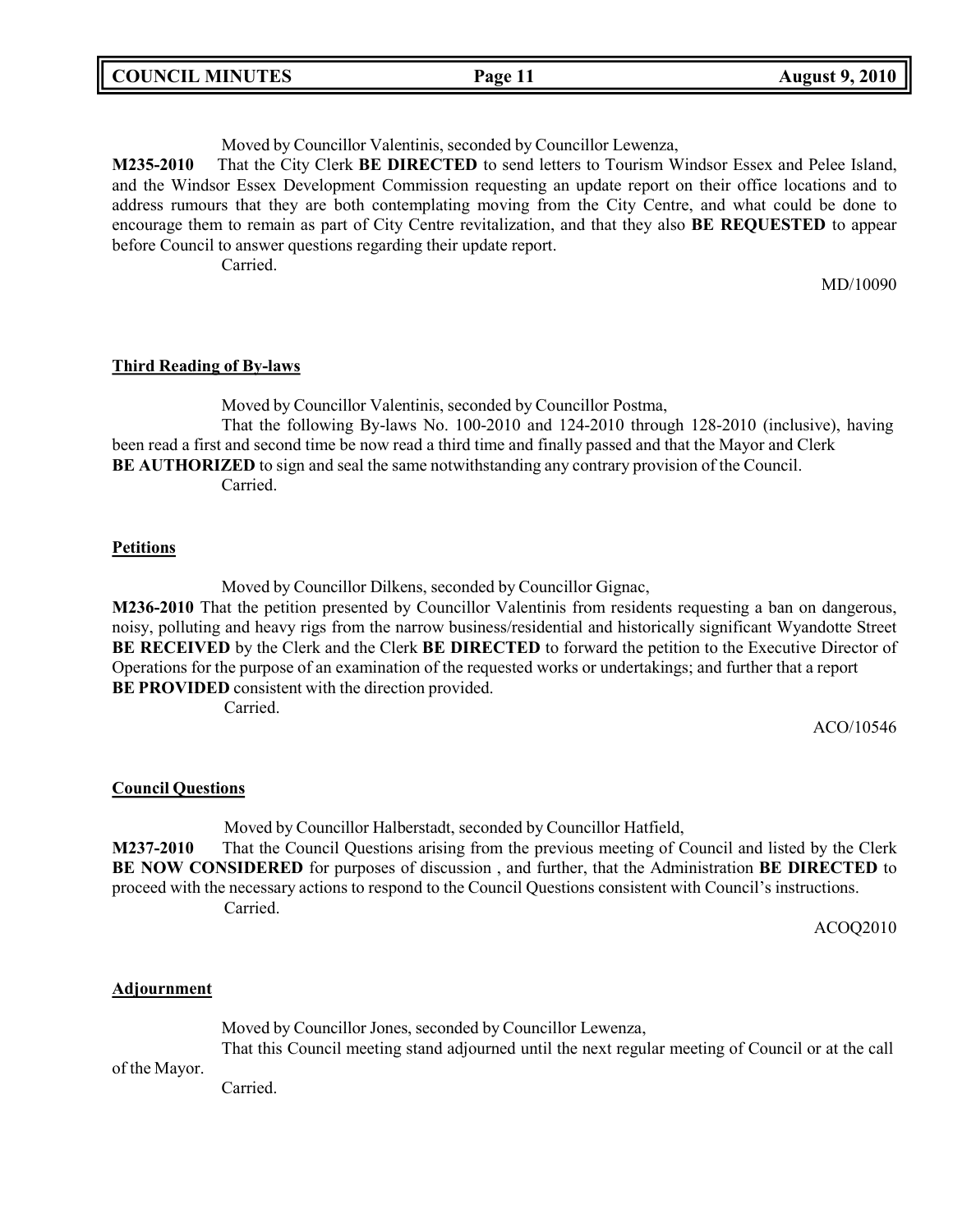|  | <b>COUNCIL MINUTES</b> |
|--|------------------------|
|--|------------------------|

Accordingly, the meeting is adjourned at 8:42 o'clock p.m.

**MAYOR**

**CITY CLERK**

**THIS IS A DRAFT COPY**

## **DEPUTY CITY CLERK/SENIOR MANAGER OF COUNCIL SERVICES**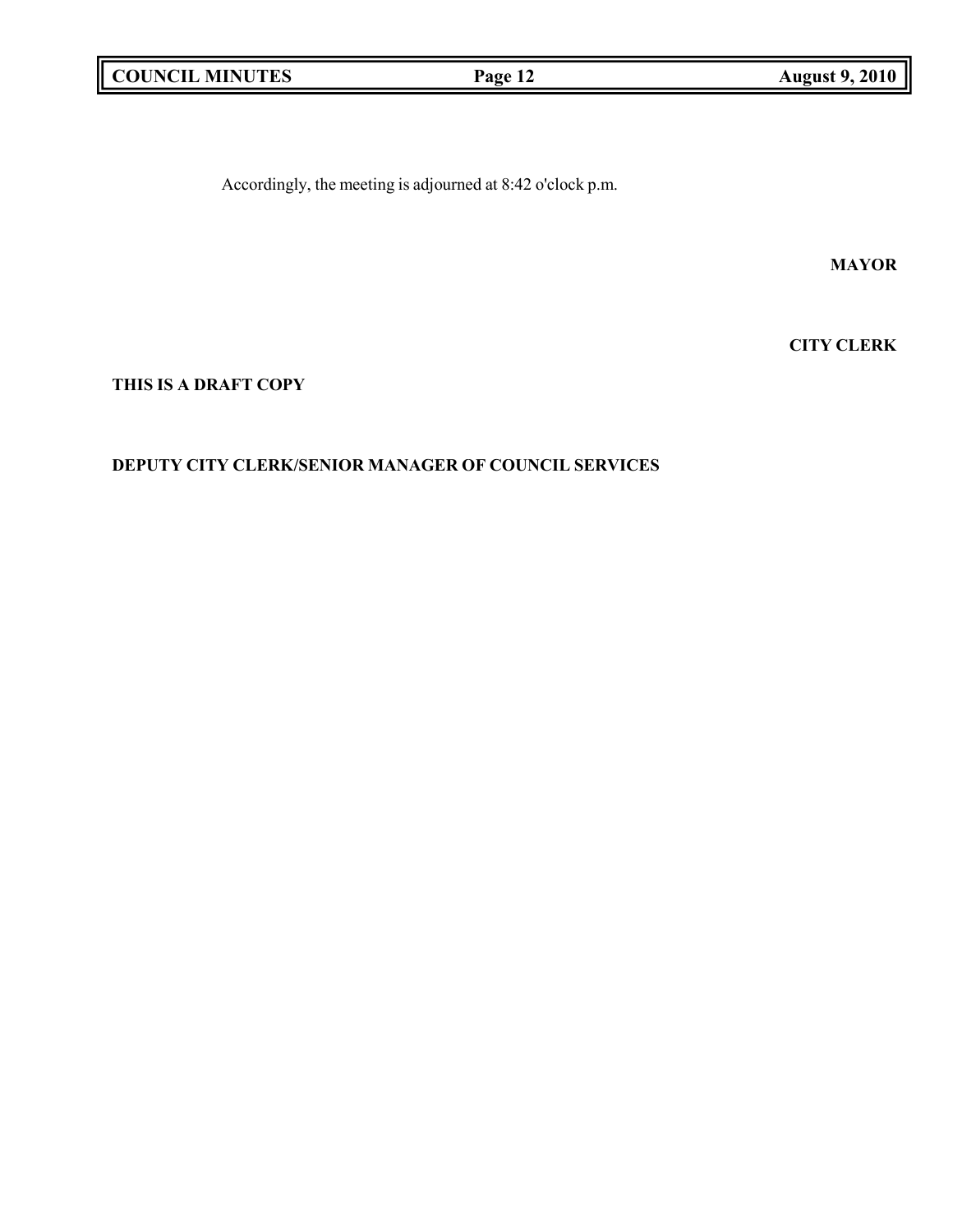## **COUNCIL MINUTES Page 13 August 9, 2010**

Valentinis Postma

### CR293/2010

That City Council **AUTHORIZE** the City's Chief Financial Officer and City Treasurer to sign a letter to Royal Bank of Canada confirming the City's agreement to cancel Letter of Credit # P137958TO4092 issued by the Royal Bank of Canada on April 28, 1999 in the amount of \$150,000, on the basis that Pepsi Bottling Group (Canada), Co. will provide the City with an undertaking to provide a new Letter of Credit to the City of Windsor if it is subsequently determined by the City that such Letter of Credit is required.

Carried.

Report Number **14834 SR/10170 C1**

Internal Distribution Finance [Tano Ferraro] Chief Financial Officer/City Treasurer City Solicitor

Valentinis Postma

## CR294/2010

That the Community Development and Health Commissioner **BE AUTHORIZED** to execute the Residential Rehabilitation Assistance Program (RRAP) 2010/2011 Budget Allocation Agency Agreement between Canada Mortgage and Housing Corporation (CMHC) and the City of Windsor provided the agreement is in a form and content satisfactory to the City Solicitor, satisfactory in financial content to the City Treasurer and satisfactory in technical content to the Executive Director of Housing and Children's Services.

Carried.

Report Number **14839 SB/10486 C2**

Internal Distribution Social & Health Services [Lucy Sobczyk] Executive Director of Housing and Children's Services Community Development and Health Commissioner Chief Financial Officer/City Treasurer City Solicitor

Valentinis Postma

## CR295/2010

**I** That the application of Olivia Construction Homes Inc. – (Robert J. Reynolds, agent) for part lot control exemption for the lands legally described as Lots 694-696, inclusive, and part of closed alley, Registered Plan 883, now designated as Parts 49,50,104 and 105 in Reference Plan 12R-21561, all located on the west side of St. Patrick's Avenue, south of Ojibway Street (see attached Map No.

PLC-002/10) to allow for the lands to be sold for single unit dwellings **BE APPROVED** for a period of 3 years.

**II** That By-law No. 124-2010 **BE ENACTED.**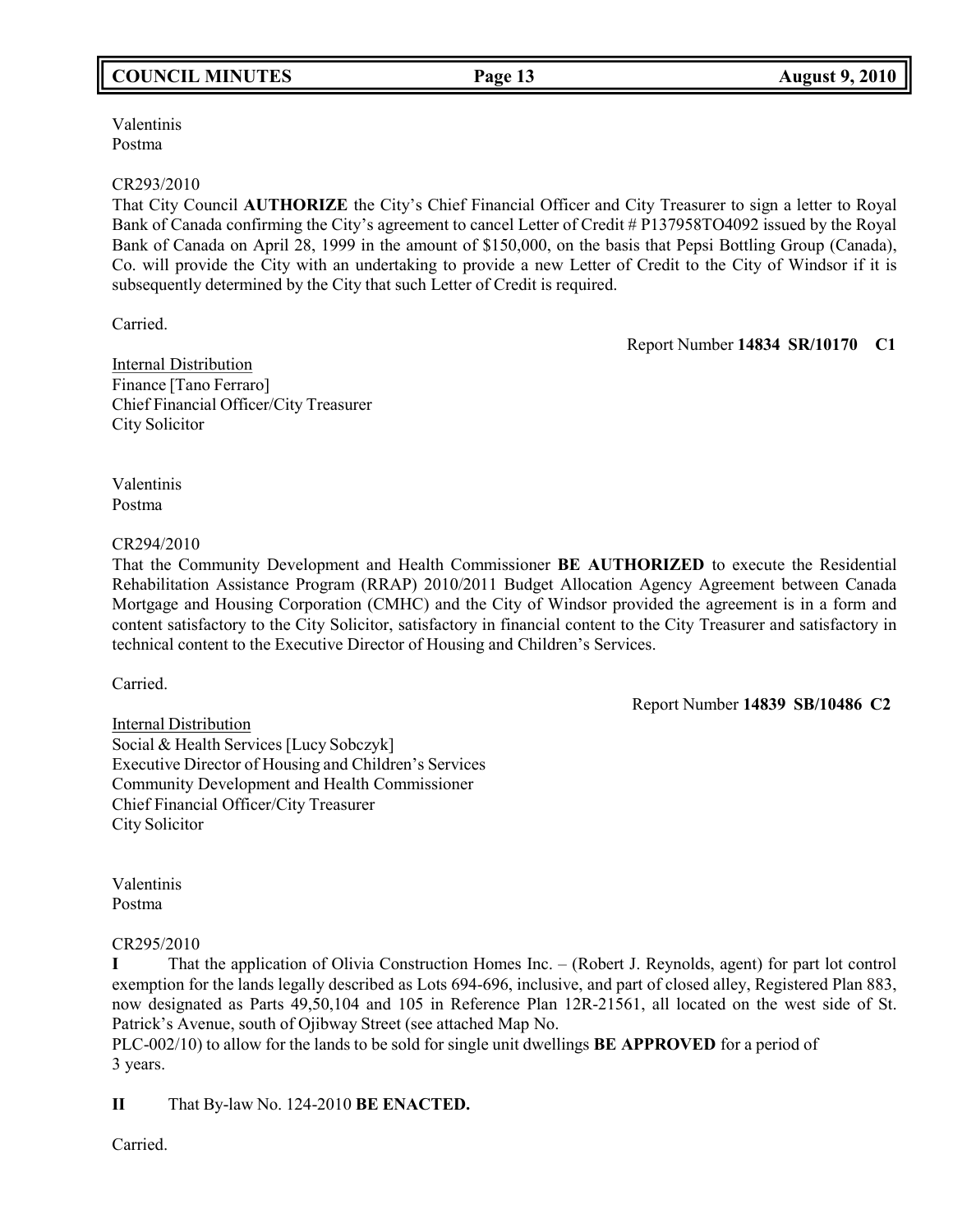## **COUNCIL MINUTES Page 14 August 9, 2010**

Report Number **14832 ZPLC2010 C3**

**Appendices** Map No. PLC-002/10

Internal Distribution Planning [Jim Abbs] City Planner Manager of Development Applications City Solicitor

## Valentinis Postma

CR296/2010

- **I** That the application of South Windsor Properties Inc. (Karl Tanner, Dillon Consulting, agent) for part lot control exemption for the lands legally described as **Lots 1301-1305, inclusive,**
	- Part Lot 1306 and part of closed alley, Registered Plan 1023, now designated as Parts 1 to 8, all inclusive as shown on Reference Plan 12R-24407, all located on the east side of California Avenue, south of Norfolk Street (see attached Map No. PLC-002/10-2) to allow for the lands to be sold for single unit dwellings **BE APPROVED** for a period of 3 years.

**II** That By-law No. 125-2010 **BE ENACTED.**

Carried.

Report Number **14841 ZPLC2010 C4**

**Appendices** Map No. PLC-002/10-2

Internal Distribution Planning [Jim Abbs] City Planner Manager of Development Applications City Solicitor

Valentinis Postma

## CR297/2010

That Council **APPROVE** the request by the Rotary Club of Windsor (1918) for permission to erect approximately 20 signs on the existing fencing at the Children's Safety Village (Lauzon Parkway, south of Place Concorde, 7515 Forest Glade Drive) to advertise fundraising for various Rotary projects from August 15, 2010 to September 30, 2010 subject to the applicant complying with the following terms and conditions:

- a) Sign permits shall be obtained from the Building Department;
- b) The signs shall be erected no earlier than August 15, 2010 and shall be removed no later than September 30, 2010.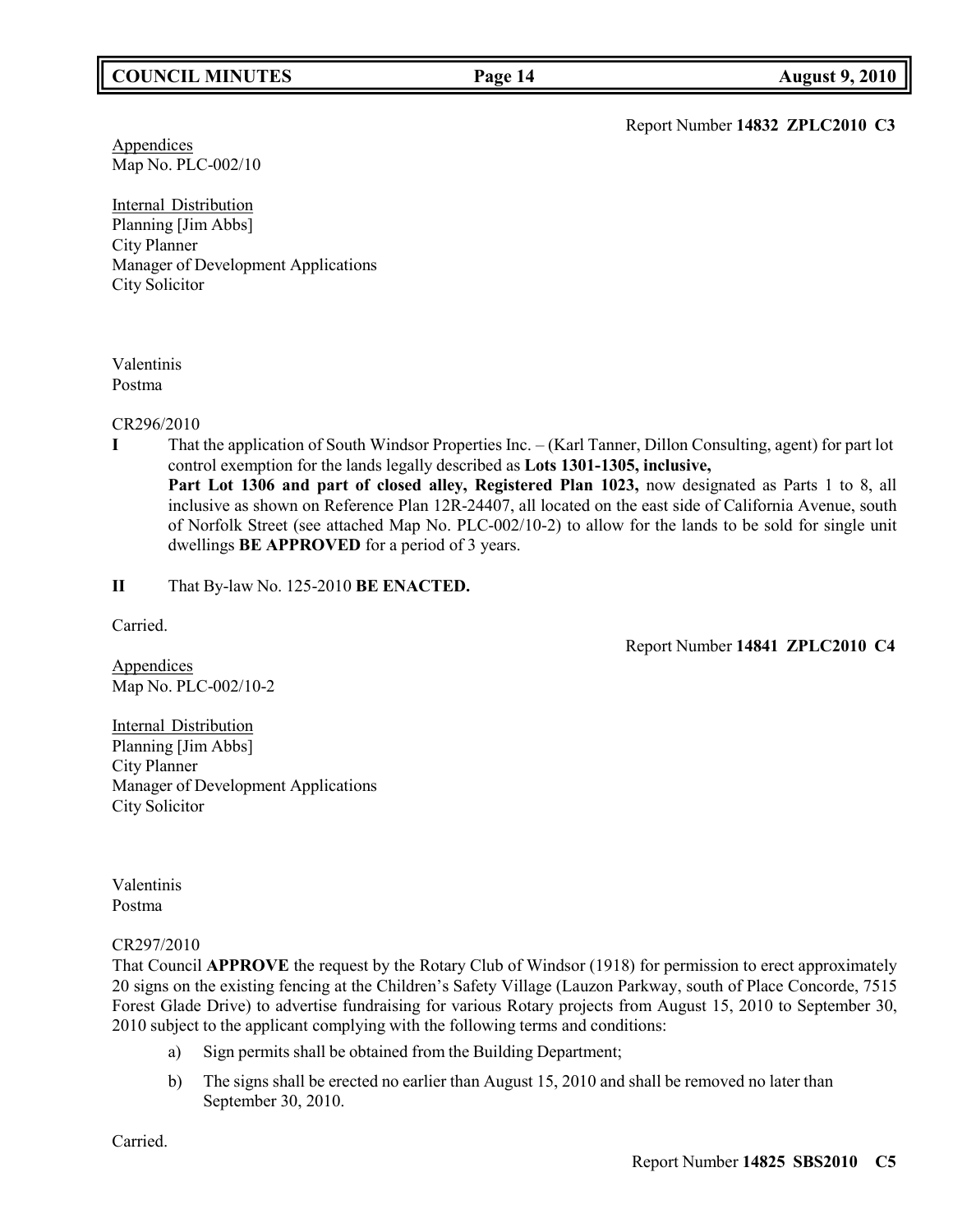## **COUNCIL MINUTES Page 15 August 9, 2010**

Internal Distribution Building [Lee Anne Doyle, Chief Building Official**]** City Planner City Solicitor

Valentinis Postma

CR298/2010

**I** That the request of Sixth Concession Development Limited for an extension to the date of expiration for the draft plan of subdivision for lands located east of the Sixth Concession Road, between Holburn Street and the Canadian National Railway line, as shown on Map No. SDN-004/03-4 (attached) **BE APPROVED** and further, that Recommendation III, Item 1 of Council Resolution 861/2004 **BE AMENDED** to specify that draft approval shall lapse on September 13, 2013.

Carried.

Report Number **14822 ZP/7405 C6**

Appendices Map No. SDN-004/03-4

Internal Distribution Planning [Tom Cadman] City Planner Manager of Development Applications City Solicitor

Valentinis Postma

CR299/2010

That the following low compliant tender for tree removal on city property **BE EXTENDED** for an additional one (1) year term in accordance with the terms and conditions of the original tender call in accordance with Purchasing Policies and Procedures, By-law No 400-2004, Section 39, Exercise of contract Renewal Options and further that the City Solicitor **AMEND** the agreement for an additional one (1) year term.

| Tender                        | #46-09                                                                            |
|-------------------------------|-----------------------------------------------------------------------------------|
| Tenderer:                     | Landgraff Forestry Limited<br>5975 North Service Road East<br>Windsor, ON N8T 3P2 |
| Original Tender Price:        | \$184,500 plus G.S.T.                                                             |
| <b>Extended Option Price:</b> | Same.                                                                             |
| Carried.                      |                                                                                   |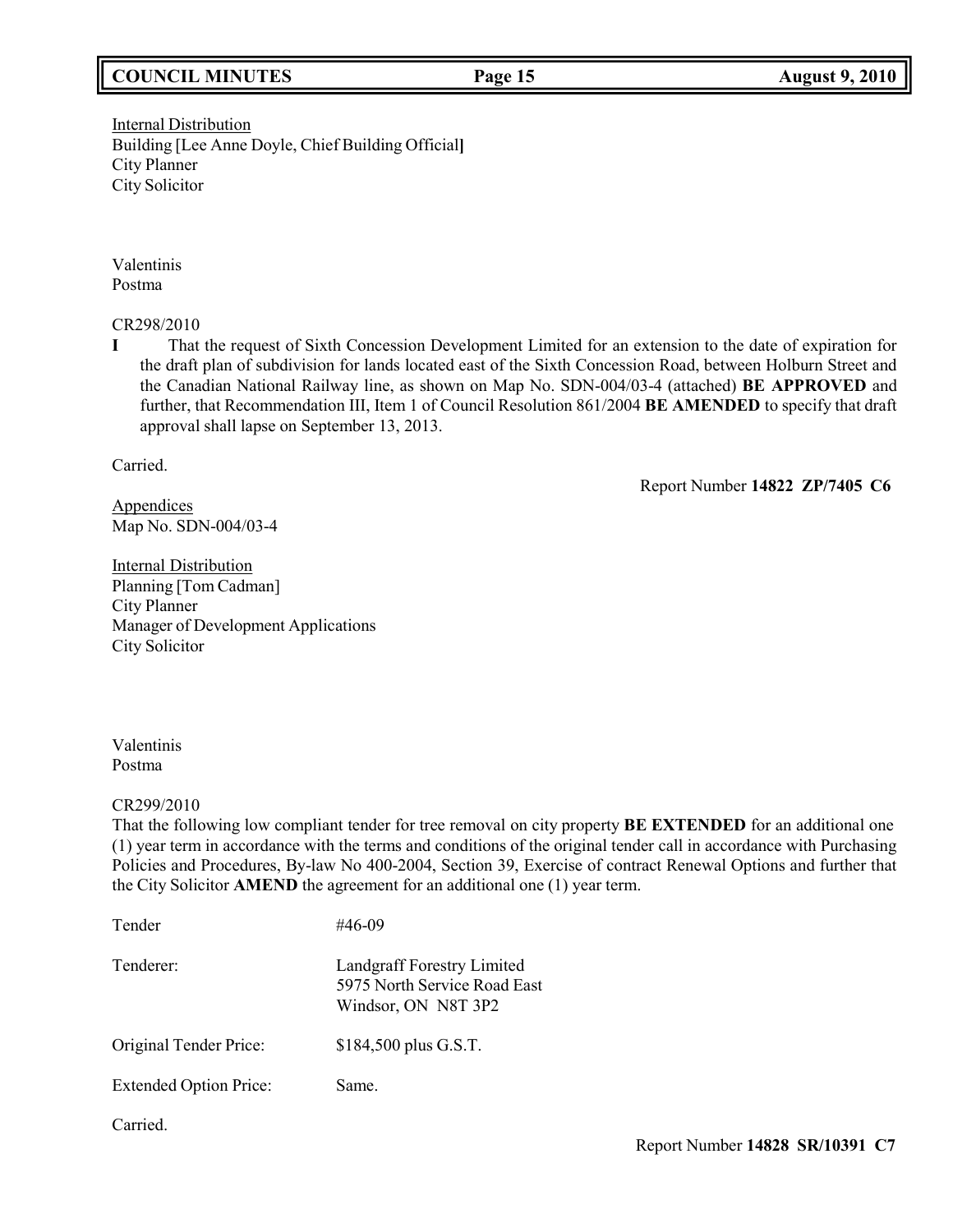## **COUNCIL MINUTES Page 16 August 9, 2010**

Internal Distribution Parks [Bill Roesel] Executive Director of Parks & Facilities City Engineer Manager of Purchasing & Risk Management Chief Financial Officer/City Treasurer City Solicitor

Dilkens Hatfield

CR300/2010

That the report of the Executive Director of Parks and Facilities dated July 28, 2010 entitled "1509/1511 Elsmere Tree Concerns" **BE RECEIVED** for information.

Carried. Councillor Valentinis voting nay.

Report Number **14842 MH/9899 8**

Internal Distribution City Engineer Executive Director of Parks & Facilities Manager, Forestry & Horticulture – Bill Roesel

Valentinis Postma

CR301/2010

That the firm of Stantec Consulting Ltd. **BE RETAINED** for the design, preparation of contract drawings and specifications, inspection and contract administration for the Provincial Road /Cabana Road East Intersection Improvements at a maximum fee of **\$574,824** plus HST, in accordance with their response to the Request for Proposal No. 113-10 and charged to Project ID 7086003; and that the Chief Administrative Officer and City Clerk **BE AUTHORIZED** to sign an agreement, satisfactory in form to the City Solicitor, in financial content to the City Treasurer and in technical content to the City Engineer.

Carried.

Report Number **14840 SW/10746 C9**

Internal Distribution Public Works [Jane He] City Engineer Chief Financial Officer/City Treasurer City Solicitor

Valentinis Postma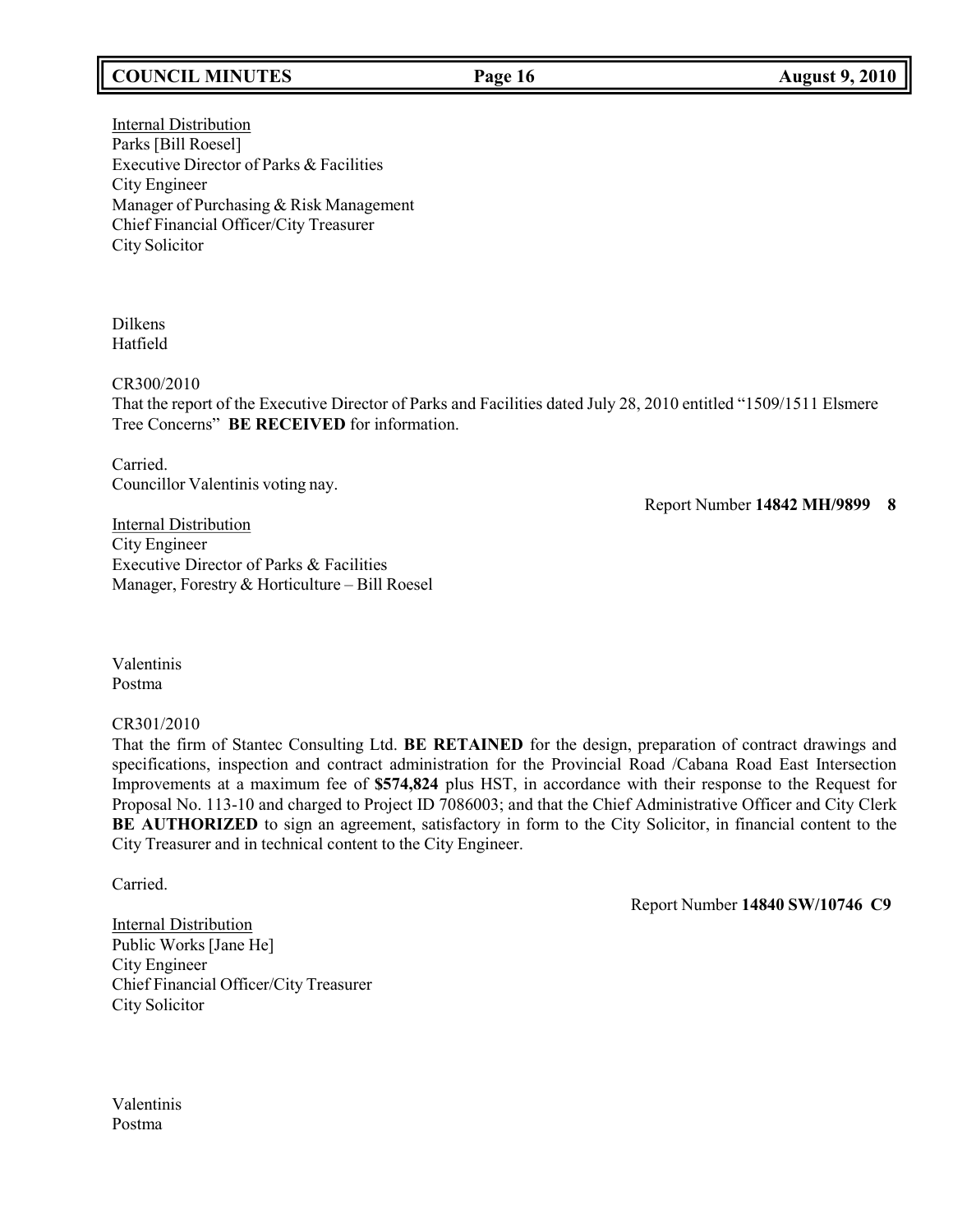CR302/2010

- A. THAT the report of the City Solicitor dated July 20, 2010 regarding the granting of easements to Union Gas along and within McHugh Street **BE RECEIVED** for information; and
- B. THAT **APPROVAL BE GIVEN** for the granting of *temporary unregistered easements* along McHugh Street, to Union Gas, for the sum of \$2.00, being the 1 foot reserve abutting the southerly limits of Little River Acres, with an approximate legal description of BLKS 115, 116, 117, PL M60 WINDSOR AND BLKS 48 AND 49, PL M59 WINDSOR; and with such temporary unregistered easement to expire upon:
	- a. the granting of a permanent easement in accordance with this Recommendation, subparagraph (D), AND
	- b. the dedication of the 1 foot reserve over Darfield Road as a public highway; and
- C. THAT **APPROVAL BE GIVEN** for the granting of *temporary unregistered easements* along and within McHugh Street, to Union Gas, for the sum of \$2.00, located along the southern border of Little River Acres, legally described as PCL 129-1 SEC WINDSOR SE-1; PART FARM LTS 129w, 129e, 130, 132, 133 CON 1 (SANDWICH EAST) PTS 1-3 EXR23 EXCEPT PT 8 12R425 EXCEPT PTS 6, 8, 9 12R578 EXCEPT PTS 1A, 1B, 12R742, EXCEPT PTS 1, 1C, 2B, 2C, 2, 2D, 2A, 2E, 3, 3A, 4, 4A 12R1063, EXCEPT BLK 16 M59, BLK 97 M60 WINDSOR; and with such temporary unregistered easement to expire upon:
	- a. the granting of the permanent easement in accordance with this Recommendation, subparagraph (E), AND
	- b. the dedication of these lands as a public highway save and except for the estimated 158 metres, as described in subparagraph (E); and
- D. THAT **APPROVAL BE GIVEN** for the granting of a *permanent easement* along McHugh Street, to Union Gas, for the sum of \$2.00, being the 1 foot reserve abutting the southerly limits of Little River Acres, with an approximate legal description of BLKS 115, 116, 117, PL M60 WINDSOR AND BLKS 48 AND 49, PL M59 WINDSOR; save and except the portion of the 1 foot reserve which crosses Darfield Road; and
- E. THAT **APPROVAL BE GIVEN** for the granting of a *permanent easement* within McHugh Street, to Union Gas, for the sum of \$2.00, being approximately the easterly 158 metres of the lands legally described as PCL 129-1 SEC WINDSOR SE-1; PART FARM LTS 129w, 129e, 130, 132, 133 CON 1 (SANDWICH EAST) PTS 1-3 EXR23 EXCEPT PT 8 12R425 EXCEPT PTS 6, 8, 9 12R578 EXCEPT PTS 1A, 1B, 12R742, EXCEPT PTS 1, 1C, 2B, 2C, 2, 2D, 2A, 2E, 3, 3A, 4, 4A 12R1063, EXCEPT BLK 16 M59, BLK 97 M60 WINDSOR; and
- F. THAT the transaction **BE COMPLETED** electronically, for the property where it is available, pursuant to By-Law 366-2003 and that the Chief Administrative Officer and the City Clerk **BE AUTHORIZED** to execute all documents necessary to complete the transaction in accordance with the terms of the Agreement.

**ACCOUNT NO.:** 007-5210-7072118.

Carried.

Report Number **14827 SE/10747 C10**

Internal Distribution Legal [Cheryl Glassford] City Solicitor City Engineer Chief Financial Officer/City Treasurer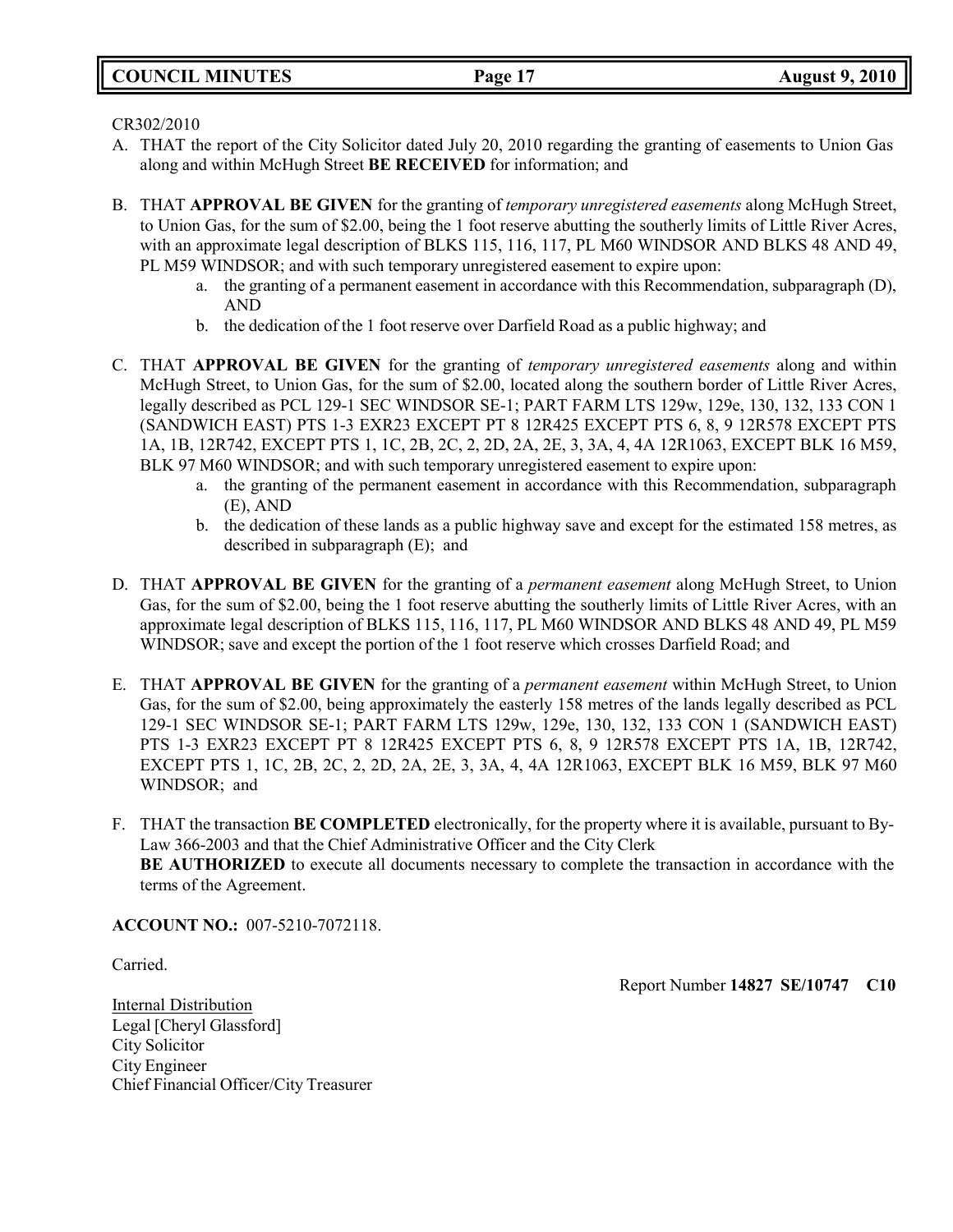## **COUNCIL MINUTES Page 18 August 9, 2010**

## Halberstadt Postma

### CR303/2010

That the report of the Manager of Real Property Asset Planning dated June 14, 2010 entitled "Installation of Photovoltaic (PV) Rooftop System" **BE DEFERRED** to the August 23, 2010 meeting of Council, to allow for consultation with Enwin.

Carried.

Report Number **14774 MU/8327 11**

Internal Distribution Manager of Real Property Asset Planning [Sergio Grando] City Engineer Chief Financial Officer/City Treasurer

Valentinis Postma

### CR304/2010

That **APPROVAL BE GIVEN** for the construction of a 4' wide concrete sidewalk on the south side of McNorton Street from Radcliff Avenue to the east City limits (town of Tecumseh) at a cost of approximately \$17,000 from Project ID#7035119-New Infrastructure Development; and further,

That the issue of a multi-use train on the north side, as outlined in the report of the City Engineer dated July 29, 2010 entitled "McNorton Street Multi-use Trail – North side of McNorton Street from Radcliff Avenue to East City Limits – CR395/2009", BE DEALT WITH at a future date.

Carried.

Report Number **1414844 ACO/10302 C12**

Internal Distribution Public Works [Tony Ruffolo] City Engineer Senior Manager, Infrastructure Coordination & Development Chief Financial Officer/City Treasurer City Solicitor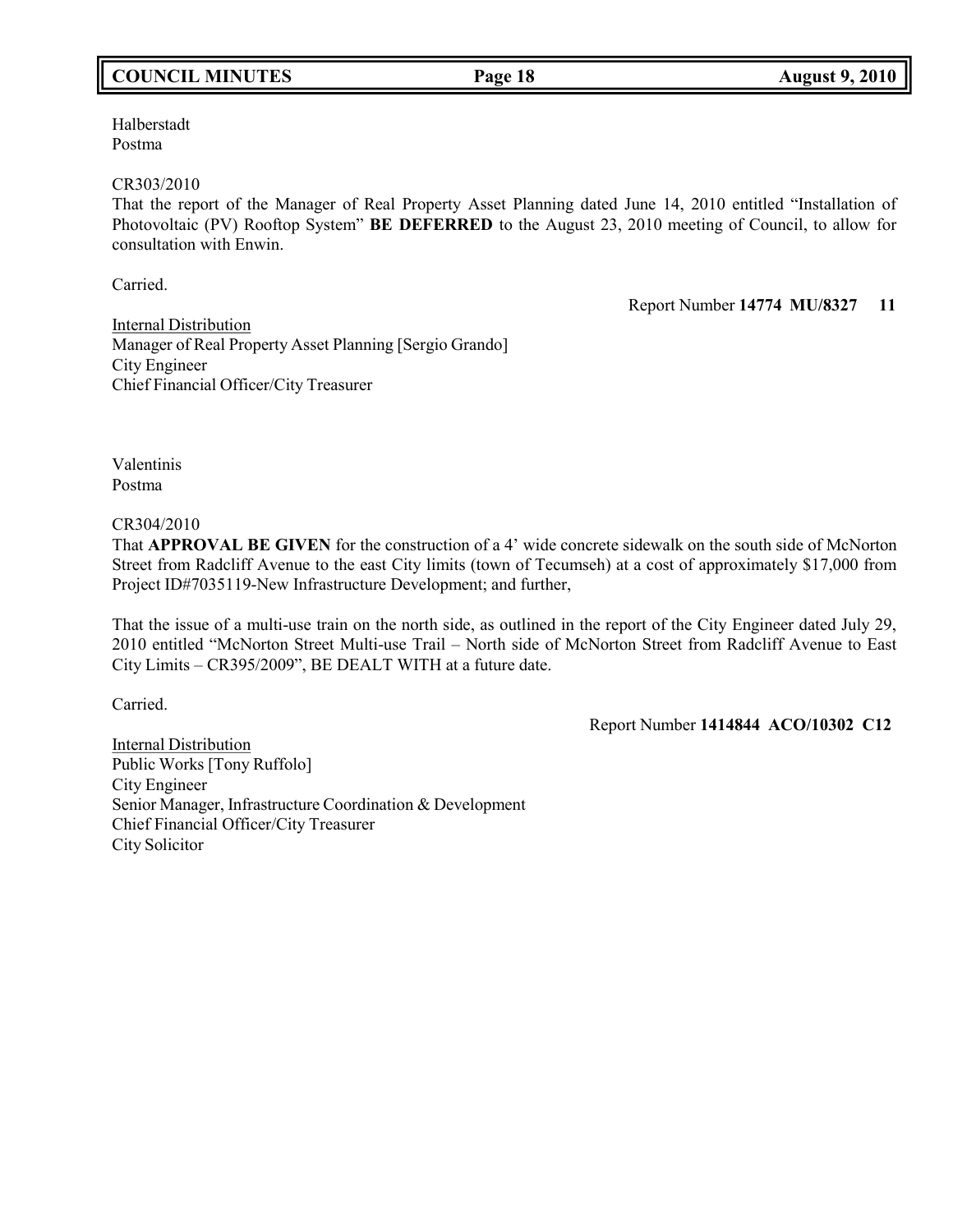| <b>COUNCIL MINUTES</b> |  |  |
|------------------------|--|--|
|------------------------|--|--|

**COUNCIL MINUTES Page 19 August 9, 2010**

**ADOPTED** by Council at its meeting held August 9, 2010 [**M229-2010**] VC/bm

## **SPECIAL MEETING OF COUNCIL – IN CAMERA August 9, 2010**

## **Meeting called to order at: 3:02 p.m.**

## **Members in Attendance:**

Mayor E. Francis Councillor D. Dilkens Councillor C. Postma Councillor R. Jones Councillor A. Halberstadt Councillor F. Valentinis Councillor K. Lewenza (arrives at 3:16 p.m.) Councillor P. Hatfield Councillor J. Gignac

## **Members Absent:**

Councillor B. Marra (participates by phone) Councillor D. Brister

## **Also in attendance:**

H. Reidel, Chief Administrative Officer M. Sonego, City Engineer G. Wilkki, City Solicitor V. Critchley, City Clerk O. Colucci, Chief Financial Officer N. Coleman, Mayor's Chief of Staff (arrives at 3:25 p.m.) S. Hutchinson, Legal Counsel (Item 1) D. Cercone, Executive Director Housing and Children's Services (Item 11) C. Glassford, Legal Counsel (Item 10) M. Nazarewich, Senior Legal Counsel (Item 5) V. Mihalo, Executive Director of Human Resources (Item 11) F. Nazzani, President and CEO, YQG (Items 9 and 10) P. Persichilli, Executive Vice President, Windsor Essex Development Commission (Item (9) J. McCormack, Director of Finance, YQG (Item 9)

**Verbal Motion is presented by Councillor Postma, seconded by Councillor Jones, that Rule 3.3 (a) of the** *Procedure By-law, 420-2001 as amended,* **be waived to add the following Agenda items:**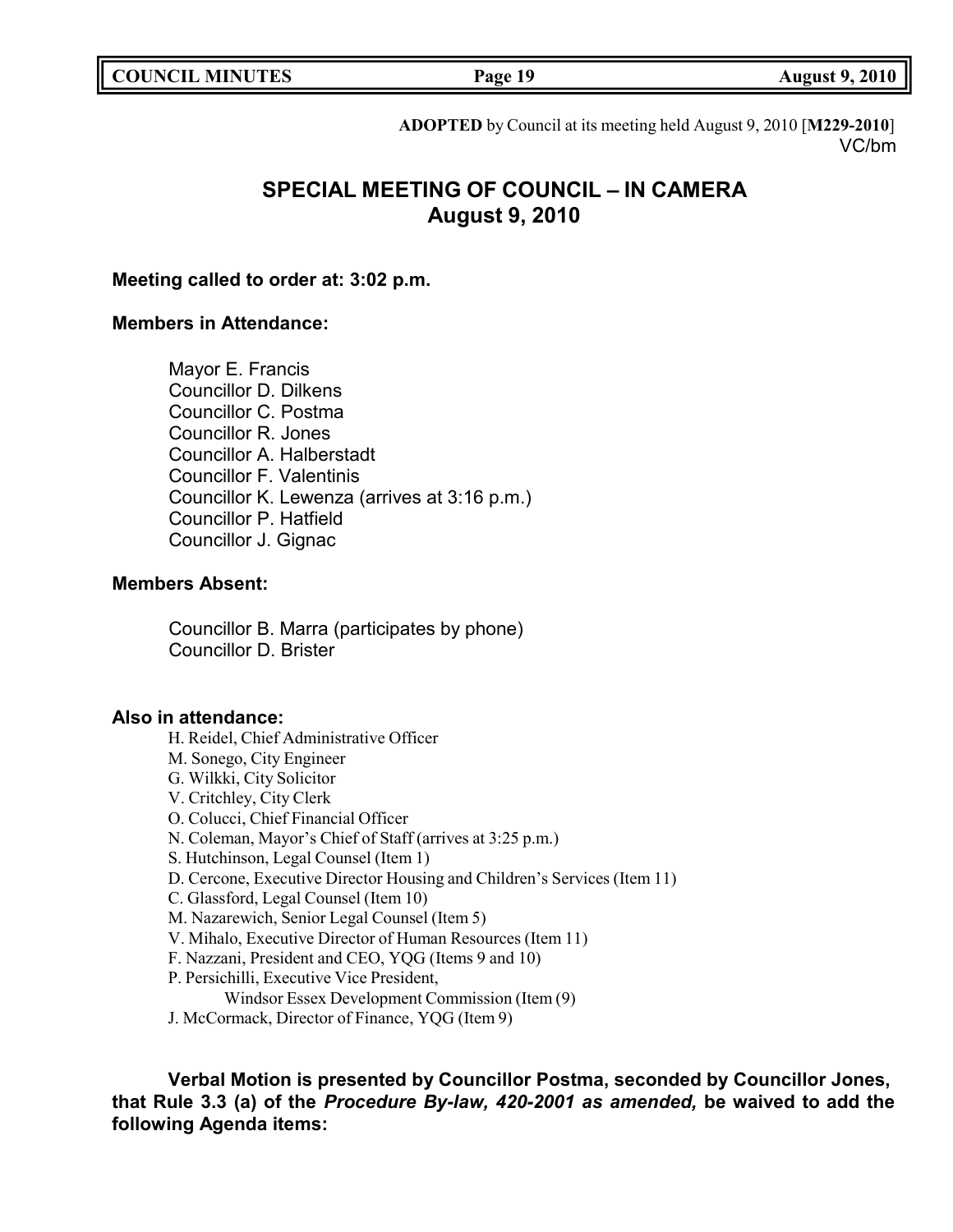|  | <b>COUNCIL MINUTES</b><br><b>August 9, 2010</b><br>Page 20 |
|--|------------------------------------------------------------|
|--|------------------------------------------------------------|

- **12. Personal matter – about an identifiable individual – verbal report (Section 239(2)(b)**
- **13. Property matter – Economic Development opportunity – verbal report (Section 239(2)(b)(c)**

**Motion Carried.**

**Verbal Motion is presented by Councillor Postma, seconded by Councillor Jones, to move in Camera for discussion of the following item(s), adding items 12 and 13:**

| $\overline{\mathbf{o}}$ . | <b>Subject</b>                                                                    | h – Pursuant to Municipal<br>Act, 2001, as amended |
|---------------------------|-----------------------------------------------------------------------------------|----------------------------------------------------|
|                           | 1. matter – litigation update (verbal)                                            | 239(2)(e)                                          |
|                           | 2. $\{ty/Legal matter-consent\}$                                                  | 239(2)(a)                                          |
|                           | matter – purchase of property<br>ty<br>Walker/Wyandotte intersection improvements | 239(2)(c)                                          |
|                           | al matter $-$ about an identifiable individual(s)                                 | 239(2)(b)                                          |
|                           | matter – settlement                                                               | 239(2)(e)                                          |
|                           | matter – litigation update (verbal)                                               | 239(2)(e)                                          |
|                           | matter – Solicitor-client privilege (verbal)                                      | 239(2)(f)                                          |
|                           | al matter $-$ about an identifiable individual(s)                                 | 239(2)(b)                                          |
|                           | ty matter -lease of land (report to be<br>presented at meeting)                   | 239(2)(c)                                          |
|                           | ty matter – lease (verbal)                                                        | 239(2)(c)                                          |
|                           | al matter - labour relations                                                      | 239(2)(d)                                          |
|                           | al matter - about an identifiable individual -<br>verbal report - ADDED           | 239(2)(b)                                          |
|                           | ty/Personal matter - Economic Development<br>opportunity - verbal report - ADDED  | 239(2)(b)(c)                                       |

## **Motion Carried.**

## **Declarations of Pecuniary Interest:**

Councillors Dilkens, Valentinis, Lewenza and Hatfield declare an interest and abstain from voting on Item 1 as they all have sat on the Boards of charitable organizations that have participated in charitable bingos.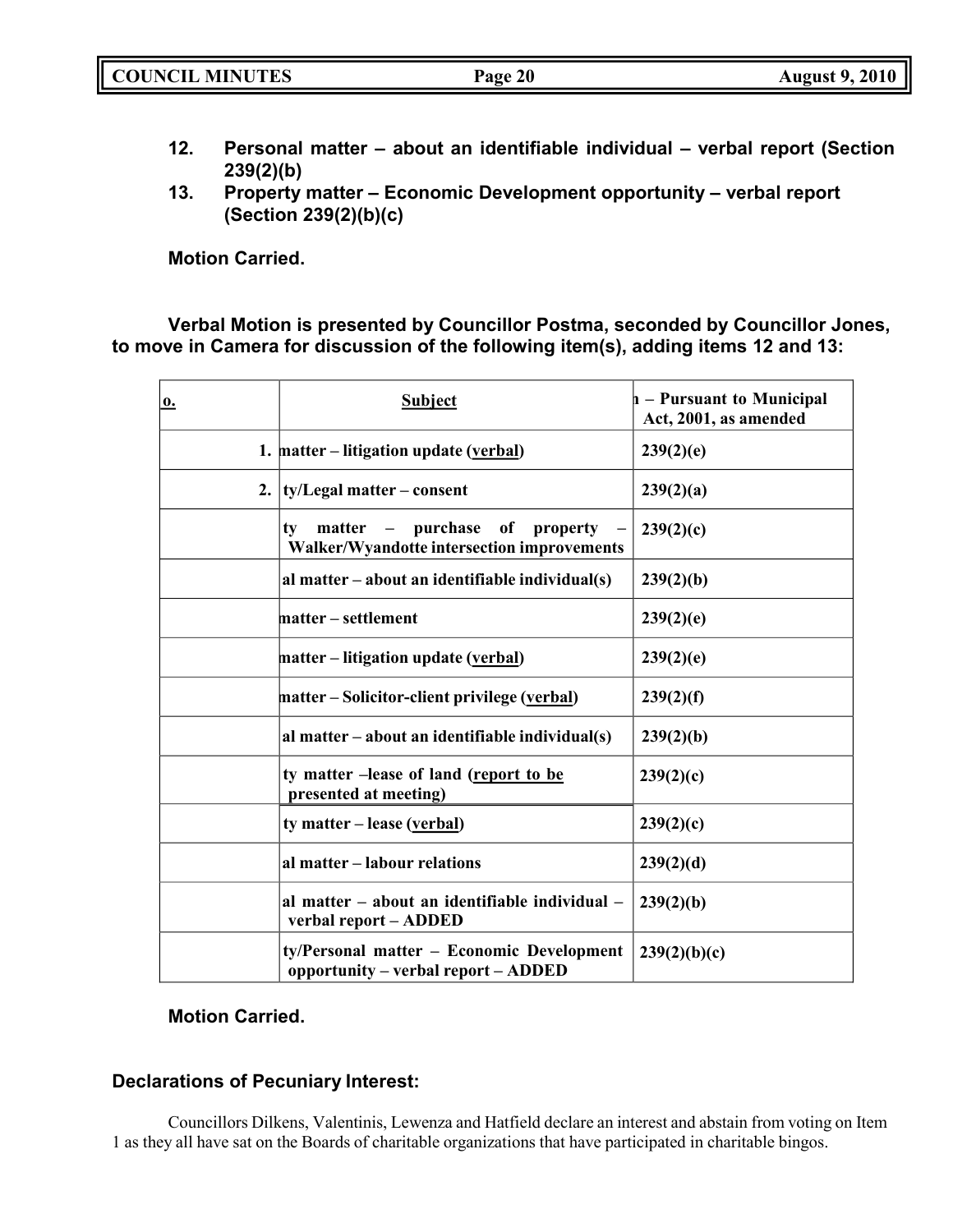| <b>COUNCIL MINUTES</b> |  |
|------------------------|--|
|------------------------|--|

Discussion on the items of business. (Items 9, 1, 2, 3, 4, 5, 6, 7, 8, 11, 10, 12 and **13)**

**Verbal Motion is presented by Councillor Postma, seconded by Councillor Dilkens,**

**to move back into public session.**

**Motion Carried.**

**Moved by Councillor Postma, seconded by Councillor Dilkens,**

**THAT the Clerk BE DIRECTED to transmit the recommendation(s) contained in the report(s) discussed at the In-Camera Council Meeting held August 9, 2010 directly to Council for consideration at the next Regular Meeting.**

1. That the confidential verbal report from Legal Counsel respecting litigation update **BE RECEIVED FOR INFORMATION**.

## **Councillors Dilkens, Valentinis, Lewenza and Hatfield declare an interest and abstain from voting.**

2. That the confidential report from Legal Counsel and City Solicitor respecting a property/legal matter – consent **BE RECEIVED** and that Administration **BE AUTHORIZED** to proceed in accordance with the verbal directions of Council.

3. That the recommendation contained in the in-camera report from the Property Coordinator, Property Supervisor, City Solicitor, Chief Financial Officer and City Treasurer and City Engineer respecting a property matter – purchase of land **BE APPROVED**.

4. That the recommendation contained in the in-camera report from the City Solicitor, Executive Director of Human Resources and Chief Financial Officer and City Treasurer respecting a personal matter about an identifiable individual **BE APPROVED**.

5. That the recommendation contained in the in-camera report from Senior Legal Counsel and City Solicitor respecting a legal matter - settlement **BE DEFERRED**.

6. That the confidential verbal report from City Solicitor respecting a legal matter - litigation **BE RECEIVED** and that Administration **BE AUTHORIZED** to proceed in accordance with the verbal directions of Council.

7. That the confidential verbal report from the City Solicitor respecting a legal matter – solicitorclient privilege **BE RECEIVED** and Administration **BE AUTHORIZED** to proceed in accordance with the verbal direction of Council.

8. That the recommendation contained in the in-camera report from the Manager of Leisure Outreach Services, Executive Director of Recreation and Culture and Community Development and Health Commissioner respecting a personal matter about an identifiable individual **BE APPROVED**.

9. That the recommendation contained in the in-camera report from the Property Supervisor, Legal Counsel, City Solicitor and City Planner respecting a property matter – lease of land **BE APPROVED**.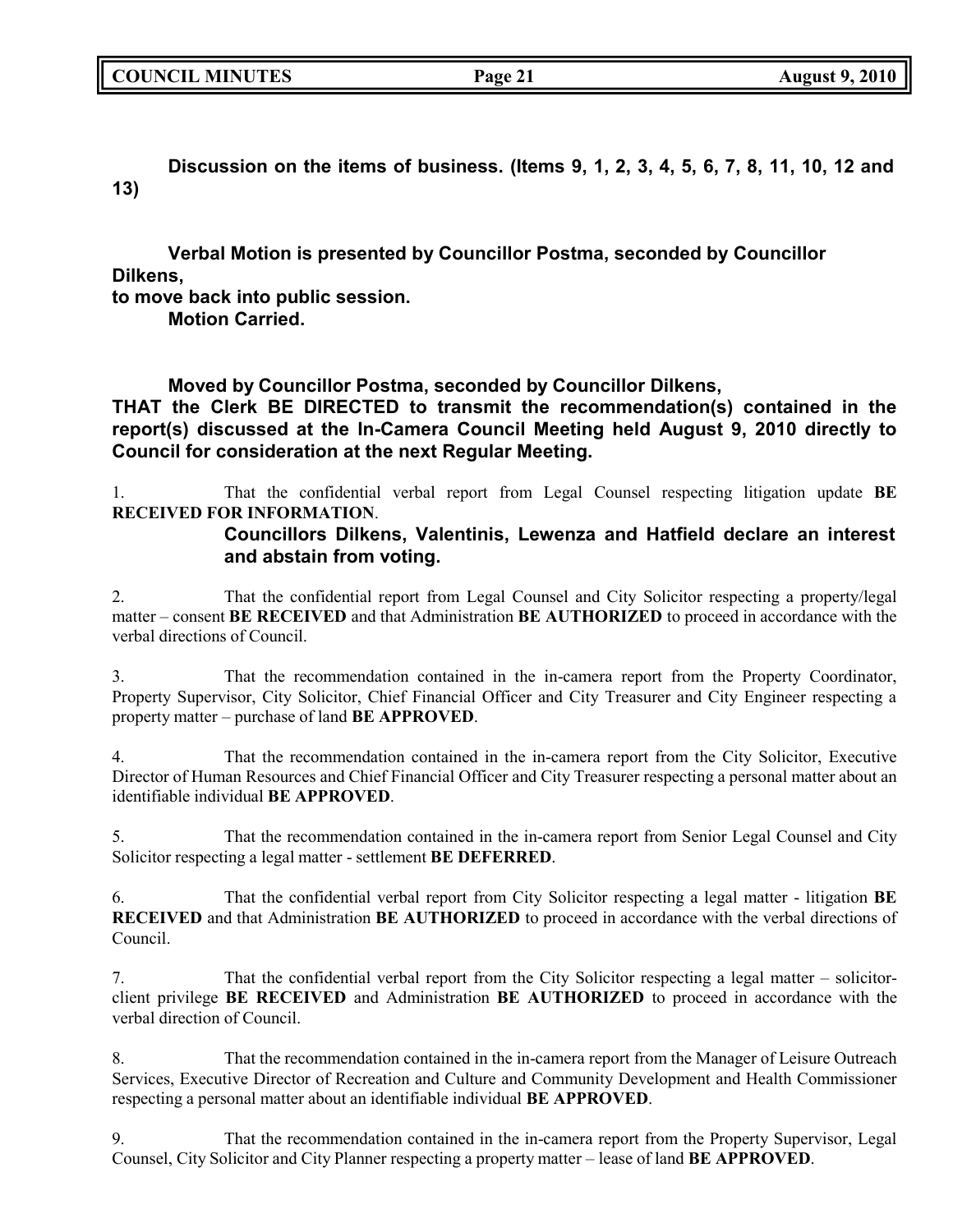10. That the confidential verbal report from the Mayor respecting a property matter - lease **BE RECEIVED** and that the Mayor **BE AUTHORIZED** to proceed in accordance with the verbal directions of Council.

11. That the recommendation contained in the in-camera report from the Community Development and Health Commissioner, Executive Director of Housing and Children's Services, Executive Director of Human Resources and Chief Financial Officer and City Treasurer respecting a personal matter – labour relations **BE APPROVED**.

12. That the confidential verbal report regarding a personal matter **BE RECEIVED**.

13. That the confidential verbal report from the Mayor regarding a property matter **BE RECEIVED** and that the Mayor **BE AUTHORIZED** to proceed in accordance with the verbal direction of Council.

## **Motion Carried.**

**Moved by Councillor Dilkens, seconded by Councillor Postma, That the special meeting of council held August 9, 2010 BE ADJOURNED. (Time: 5:45 p.m.) Motion Carried.**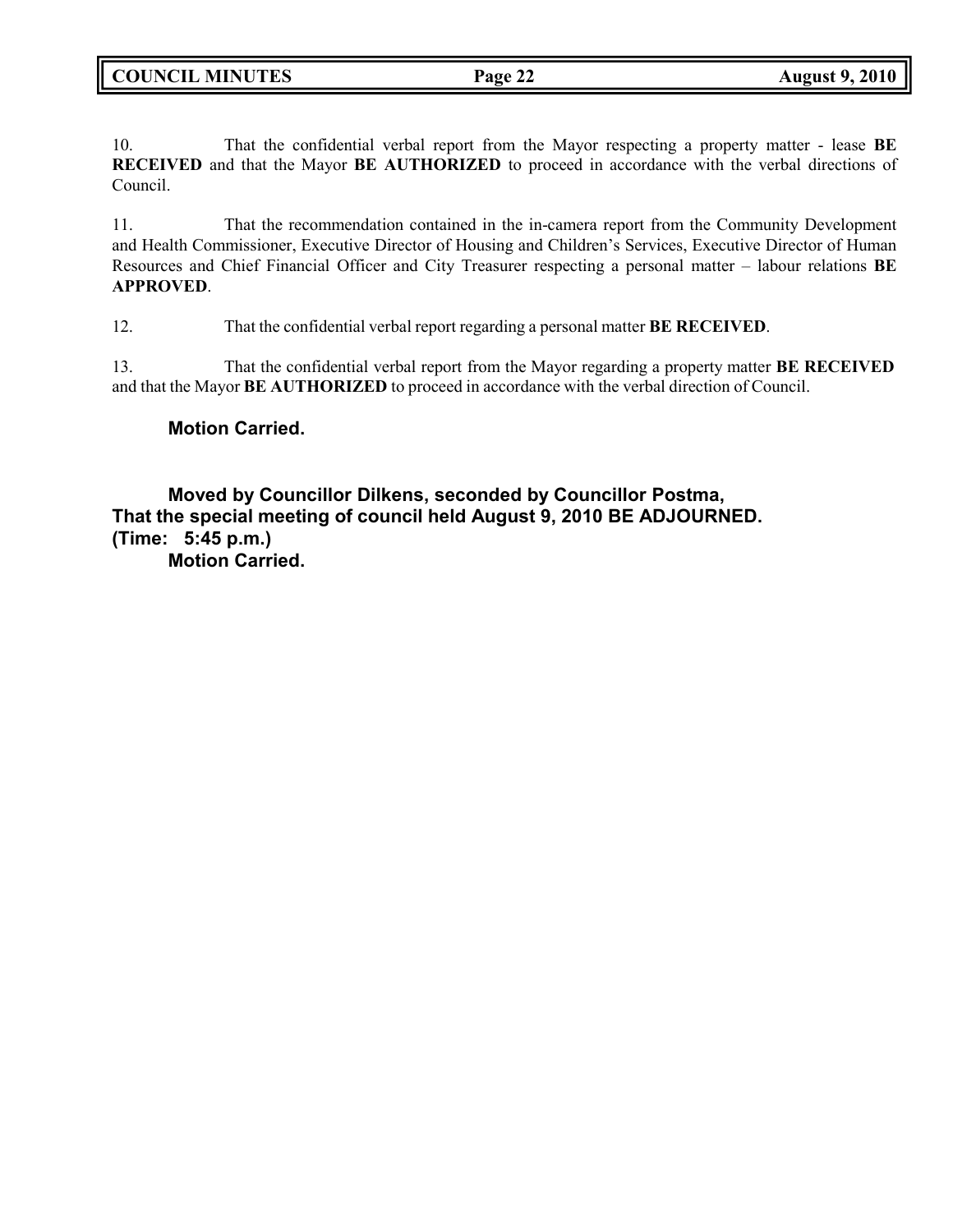**COUNCIL MINUTES Page 23 August 9, 2010**

ADOPTED by Council at its meeting held August 9, 2010 [**M230-2010**] VC/bm

## **SPECIAL MEETING OF COUNCIL – IN CAMERA June 24, 2010**

**Meeting called to order at: 3:10 p.m.**

## **Members in Attendance:**

Mayor E. Francis Councillor D. Brister Councillor D. Dilkens Councillor C. Postma (arrives at 3:15 p.m.) Councillor R. Jones Councillor A. Halberstadt Councillor F. Valentinis Councillor K. Lewenza Councillor B. Marra Councillor P. Hatfield Councillor J. Gignac

## **Also in attendance:**

H. Reidel, Chief Administrative Officer G. Wilkki, City Solicitor V. Critchley, City Clerk J. Yanchula, Manager of Urban Design and Deputy City Planner (Item 1)

## **Verbal Motion is presented by Councillor Marra, seconded by Councillor Valentinis,**

**that Rule 3.3 (a) of the** *Procedure By-law, 420-2001 as amended,* **be waived to add the following Agenda item:**

**2. Property matter – agreement (Section 239(2)(a))**

**Motion Carried.**

**Verbal Motion is presented by Councillor Brister, seconded by Councillor Dilkens, to move in Camera for discussion of the following item(s), adding Item 2:**

| <b>0.</b> | <b>Subject</b>                       | $\mathbf{h}$ – Pursuant to Municipal Act,<br>2001, as amended |
|-----------|--------------------------------------|---------------------------------------------------------------|
|           | 1. $\vert$ ty matter – sale of land  | 239(2)(c)                                                     |
|           | 2. $ $ ty matter – agreement - ADDED | 239(2)(a)                                                     |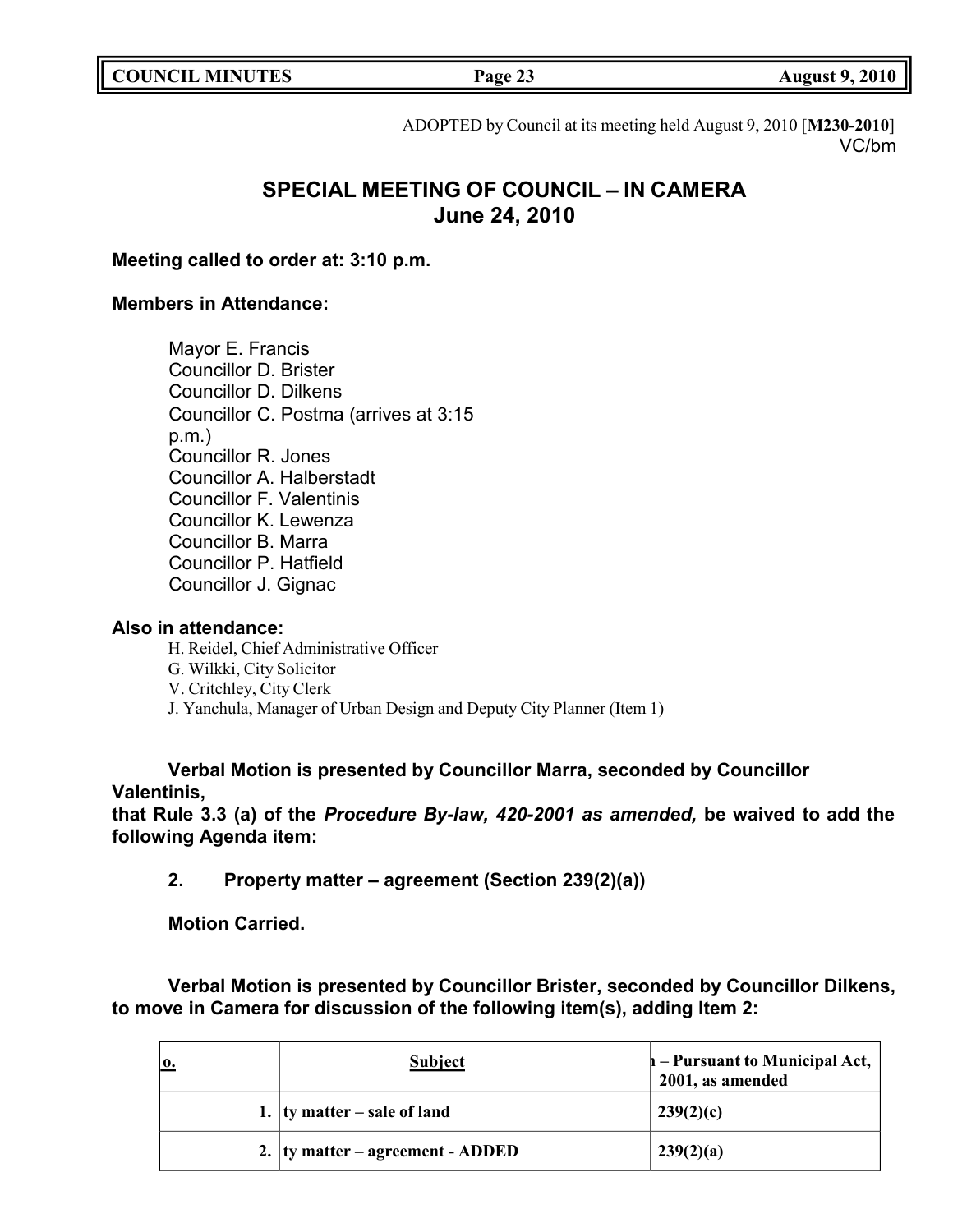**Motion Carried.**

## **Declarations of Pecuniary Interest:**

None declared.

## **Discussion on the items of business. (Items 1 and 2)**

**Verbal Motion is presented by Councillor Brister, seconded by Councillor Dilkens, to move back into public session.**

**Motion Carried.**

## **Moved by Councillor Marra, seconded by Councillor Hatfield,**

**THAT the Clerk BE DIRECTED to transmit the recommendation(s) contained in the report(s) discussed at the In-Camera Council Meeting held June 24, 2010 directly to Council for consideration at the next Regular Meeting.**

1. That the recommendation contained in the in-camera report from the Property Supervisor, City Solicitor and Chief Financial Officer and City Treasurer respecting a property matter – sale of land **BE APPROVED**.

## **Councillor Valentinis voting nay.**

2. That the recommendation contained in the in-camera report from the City Solicitor respecting a property matter – agreement **BE APPROVED**.

## **Motion Carried.**

**Moved by Councillor Postma, seconded by Councillor Valentinis, That the special meeting of council held June 24, 2010 BE ADJOURNED. (Time: 3:29 p.m.)**

**Motion Carried.**